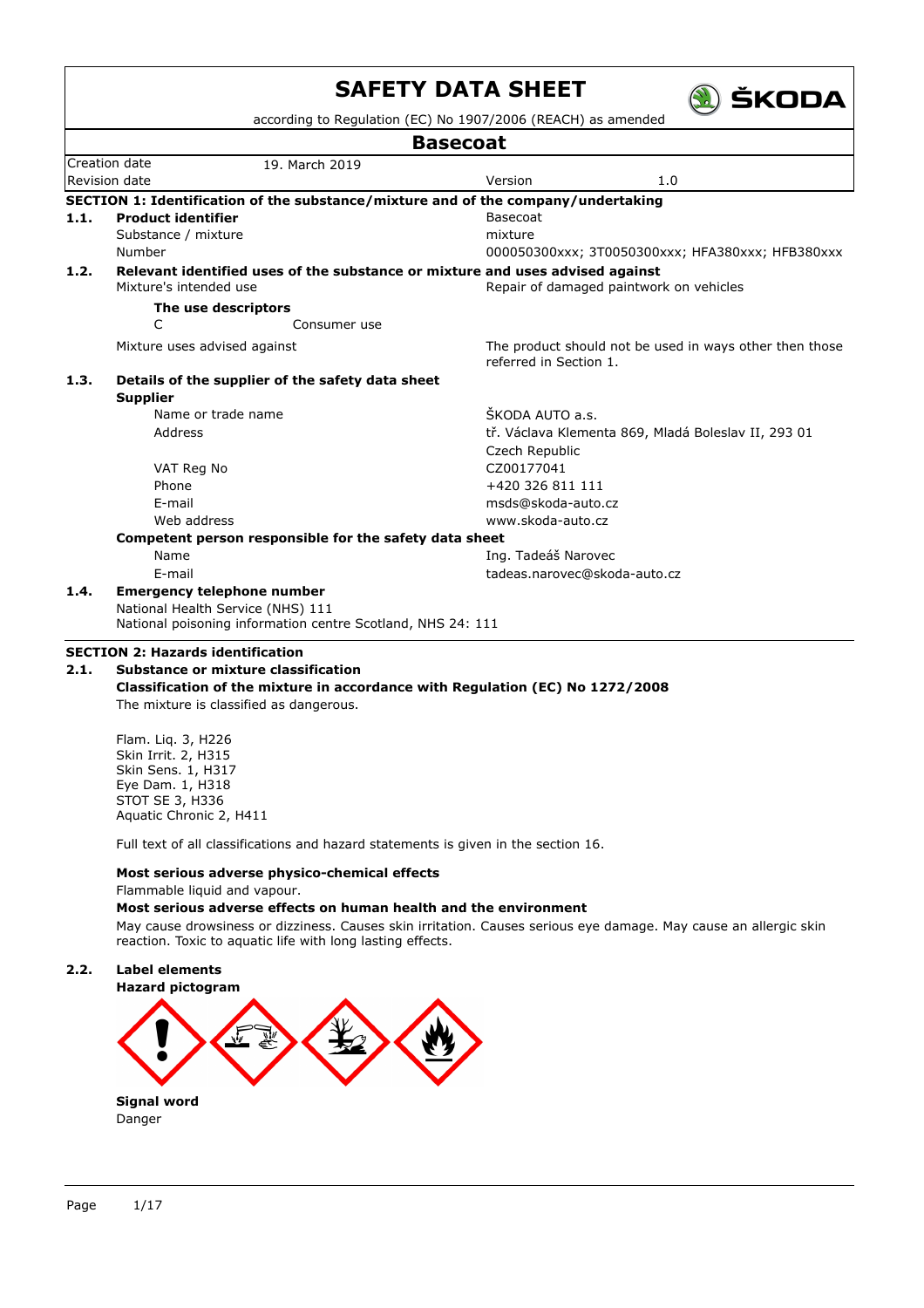

according to Regulation (EC) No  $1907/2006$  (REACH) as am

| <b>Basecoat</b>                                              |                                                                           |                      |                                                                                                                      |  |  |  |
|--------------------------------------------------------------|---------------------------------------------------------------------------|----------------------|----------------------------------------------------------------------------------------------------------------------|--|--|--|
| Creation date                                                | 19. March 2019                                                            |                      |                                                                                                                      |  |  |  |
| Revision date                                                |                                                                           | Version              | 1.0                                                                                                                  |  |  |  |
| <b>Hazardous substances</b>                                  |                                                                           |                      |                                                                                                                      |  |  |  |
| n-butyl acetate                                              |                                                                           |                      |                                                                                                                      |  |  |  |
| 1-ethoxy-2-propanol                                          |                                                                           |                      |                                                                                                                      |  |  |  |
| butan-1-ol<br>Xylen                                          |                                                                           |                      |                                                                                                                      |  |  |  |
| dipentene                                                    |                                                                           |                      |                                                                                                                      |  |  |  |
|                                                              | Hydrocarbons, C9-C10, n-alkanes, isoalkanes, cyclics, $\lt 2\%$ aromatics |                      |                                                                                                                      |  |  |  |
| 2-methylpropan-1-ol                                          |                                                                           |                      |                                                                                                                      |  |  |  |
| ethylbenzene                                                 |                                                                           |                      |                                                                                                                      |  |  |  |
|                                                              | Fatty acids, C14-18 and C16-18-unsatd., maleated                          |                      |                                                                                                                      |  |  |  |
| methyl 2-methylprop-2-enoate<br>Amines, C12-18-alkyldimethyl |                                                                           |                      |                                                                                                                      |  |  |  |
| <b>Hazard statements</b>                                     |                                                                           |                      |                                                                                                                      |  |  |  |
| H <sub>226</sub>                                             | Flammable liquid and vapour.                                              |                      |                                                                                                                      |  |  |  |
| H315                                                         | Causes skin irritation.                                                   |                      |                                                                                                                      |  |  |  |
| H317                                                         | May cause an allergic skin reaction.                                      |                      |                                                                                                                      |  |  |  |
| H318                                                         | Causes serious eye damage.                                                |                      |                                                                                                                      |  |  |  |
| H336                                                         | May cause drowsiness or dizziness.                                        |                      |                                                                                                                      |  |  |  |
| H411                                                         | Toxic to aquatic life with long lasting effects.                          |                      |                                                                                                                      |  |  |  |
| <b>Precautionary statements</b>                              |                                                                           |                      |                                                                                                                      |  |  |  |
| P101                                                         | If medical advice is needed, have product container or label at hand.     |                      |                                                                                                                      |  |  |  |
| P102                                                         | Keep out of reach of children.                                            |                      |                                                                                                                      |  |  |  |
| P103                                                         | Read label before use.                                                    |                      |                                                                                                                      |  |  |  |
| P210                                                         |                                                                           |                      | Keep away from heat, hot surfaces, sparks, open flames and other ignition sources. No                                |  |  |  |
|                                                              | smoking.                                                                  |                      |                                                                                                                      |  |  |  |
| P261                                                         | Avoid breathing mist/vapours/spray.                                       |                      |                                                                                                                      |  |  |  |
| P271                                                         | Use only outdoors or in a well-ventilated area.                           |                      |                                                                                                                      |  |  |  |
| P273                                                         | Avoid release to the environment.                                         |                      |                                                                                                                      |  |  |  |
| P280                                                         | Wear eye protection.                                                      |                      |                                                                                                                      |  |  |  |
| P303+P361+P353                                               | water or shower.                                                          |                      | IF ON SKIN (or hair): Take off immediately all contaminated clothing. Rinse skin with                                |  |  |  |
| P305+P351+P338                                               | present and easy to do. Continue rinsing.                                 |                      | IF IN EYES: Rinse cautiously with water for several minutes. Remove contact lenses, if                               |  |  |  |
| P310                                                         | Immediately call a POISON CENTER.                                         |                      |                                                                                                                      |  |  |  |
| P333+P313                                                    | If skin irritation or rash occurs: Get medical advice/attention.          |                      |                                                                                                                      |  |  |  |
| P391                                                         | Collect spillage.                                                         |                      |                                                                                                                      |  |  |  |
| P501                                                         | regulations.                                                              |                      | Dispose of contents/container to in accordance with local/regional/national/international                            |  |  |  |
| <b>Supplemental information</b>                              |                                                                           |                      |                                                                                                                      |  |  |  |
| <b>EUH 066</b>                                               | Repeated exposure may cause skin dryness or cracking.                     |                      |                                                                                                                      |  |  |  |
| <b>VOC</b>                                                   |                                                                           | 82.2 %               |                                                                                                                      |  |  |  |
| Dry matter                                                   |                                                                           | 17.1 % volume        |                                                                                                                      |  |  |  |
| VOC limit value                                              |                                                                           | cat. B (e) : 840 g/l |                                                                                                                      |  |  |  |
| condition                                                    | Max. VOC content in the product in its ready to use                       | 79.62 %              |                                                                                                                      |  |  |  |
| <b>Other hazards</b><br>2.3.                                 |                                                                           |                      |                                                                                                                      |  |  |  |
|                                                              |                                                                           |                      | Mixture does not contain any substance meet the criteria for PBT or vPvB in accordance with Annex XIII of Regulation |  |  |  |

(EC) No. 1907/2006 (REACH) as amended.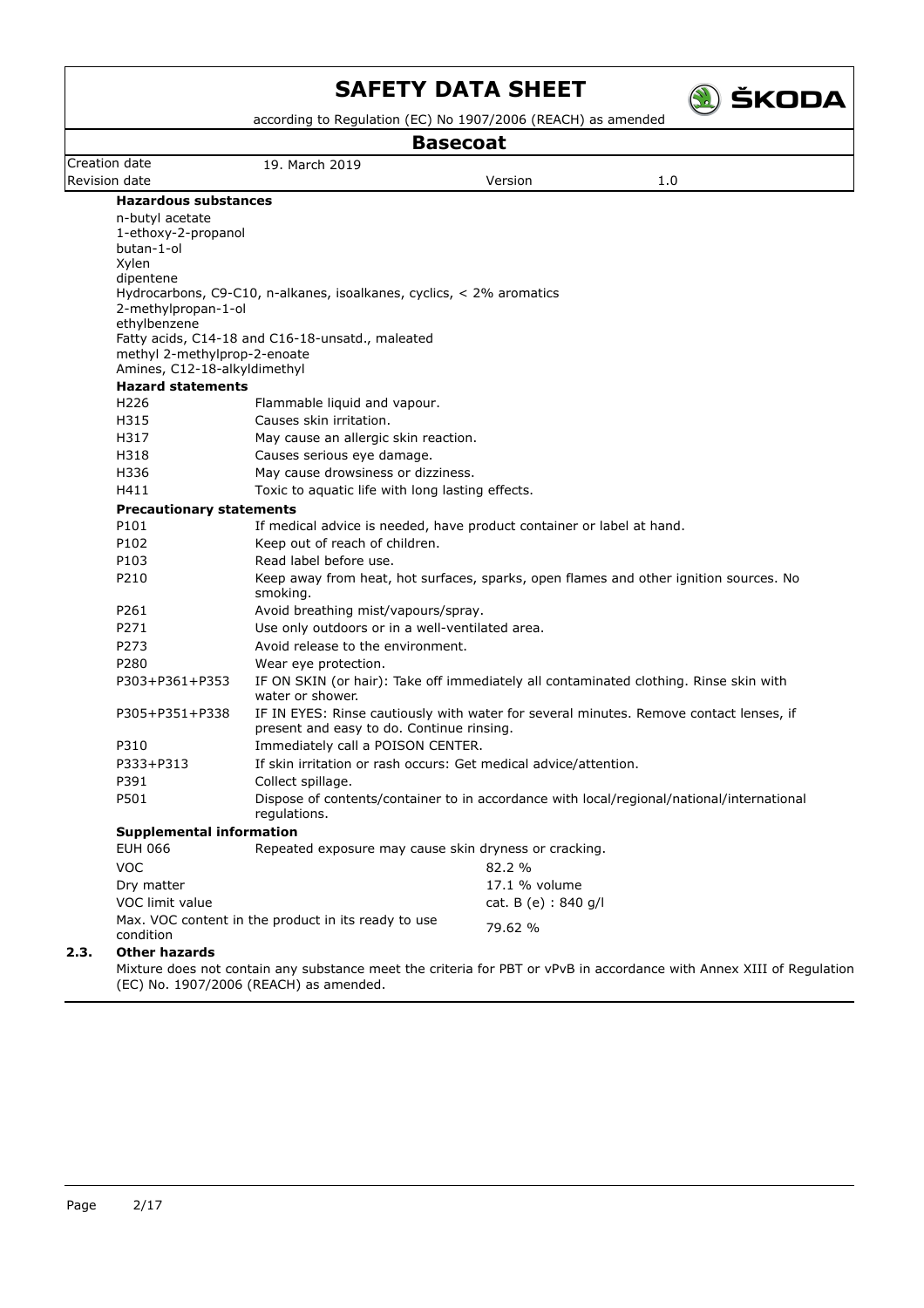

according to Regulation (EC) No 1907/2006 (REACH) as amended

**Basecoat**

Creation date 19. March 2019 **Revision date Version 1.0** 

### **SECTION 3: Composition/information on ingredients**

**3.2. Mixtures**

## **Chemical characterization**

Mixture of substances and additives specified below.

**Mixture contains these hazardous substances and substances with the highest permissible concentration in the working environment**

| Identification numbers                                                                                              | Substance name                 | Content<br>in $%$<br>weight | Classification according to<br>Regulation (EC) No 1272/2008                                                                        | Note.        |
|---------------------------------------------------------------------------------------------------------------------|--------------------------------|-----------------------------|------------------------------------------------------------------------------------------------------------------------------------|--------------|
| Index: 607-025-00-1<br>CAS: 123-86-4<br>EC: 204-658-1<br>Registration number:<br>01-2119485493-29-<br><b>XXXX</b>   | n-butyl acetate                | $10 - 25$                   | Flam. Liq. 3, H226<br>STOT SE 3, H336                                                                                              | 4            |
| Index: 603-177-00-8<br>CAS: 1569-02-4<br>EC: 216-374-5<br>Registration number:<br>01-2119462792-32-<br><b>XXXX</b>  | 1-ethoxy-2-propanol            | $10 - 25$                   | Flam. Liq. 3, H226<br>STOT SE 3, H336                                                                                              |              |
| Index: 603-004-00-6<br>CAS: 71-36-3<br>EC: 200-751-6<br>Registration number:<br>01-2119484630-38-<br><b>XXXX</b>    | butan-1-ol                     | $10 - 25$                   | Flam. Liq. 3, H226<br>Acute Tox. 4, H302<br>Skin Irrit. 2, H315<br>Eye Dam. 1, H318<br>STOT SE 3, H335, H336                       | 4            |
| Index: 607-038-00-2<br>CAS: 112-07-2<br>EC: 203-933-3<br>Registration number:<br>01-2119475112-47-<br><b>XXXX</b>   | 2-butoxyethyl acetate          | $5 - 10$                    | Acute Tox. 4, H302+H312+H332                                                                                                       | 4            |
| Index: 601-022-00-9<br>CAS: 1330-20-7<br>EC: 215-535-7<br>Registration number:<br>01-2119488216-32-<br><b>XXXX</b>  | Xylen                          | $5 - 10$                    | Flam. Liq. 3, H226<br>Asp. Tox. 1, H304<br>Acute Tox. 4, H312+H332<br>Skin Irrit. 2, H315<br>Eye Irrit. 2, H319<br>STOT SE 3, H335 |              |
| Index: 601-029-00-7<br>CAS: 138-86-3<br>EC: 205-341-0<br>Registration number:<br>01-2120766421-57-<br><b>XXXX</b>   | dipentene                      | $5 - 10$                    | Flam. Liq. 3, H226<br>Skin Irrit. 2, H315<br>Skin Sens. 1, H317<br>Aquatic Acute 1, H400<br>Aquatic Chronic 1, H410                | $\mathbf{1}$ |
| Index: 603-177-00-8<br>CAS: 54839-24-6<br>EC: 259-370-9<br>Registration number:<br>01-2119475116-39-<br><b>XXXX</b> | 2-ethoxy-1-methylethyl acetate | $5 - 10$                    | Flam. Liq. 3, H226<br>STOT SE 3, H336                                                                                              |              |
| Index: 606-026-00-4<br>CAS: 110-12-3<br>EC: 203-737-8<br>Registration number:<br>01-2119472300-51-<br><b>XXXX</b>   | 5-methylhexan-2-one            | $5 - 10$                    | Flam. Liq. 3, H226<br>Acute Tox. 4, H332                                                                                           | 4            |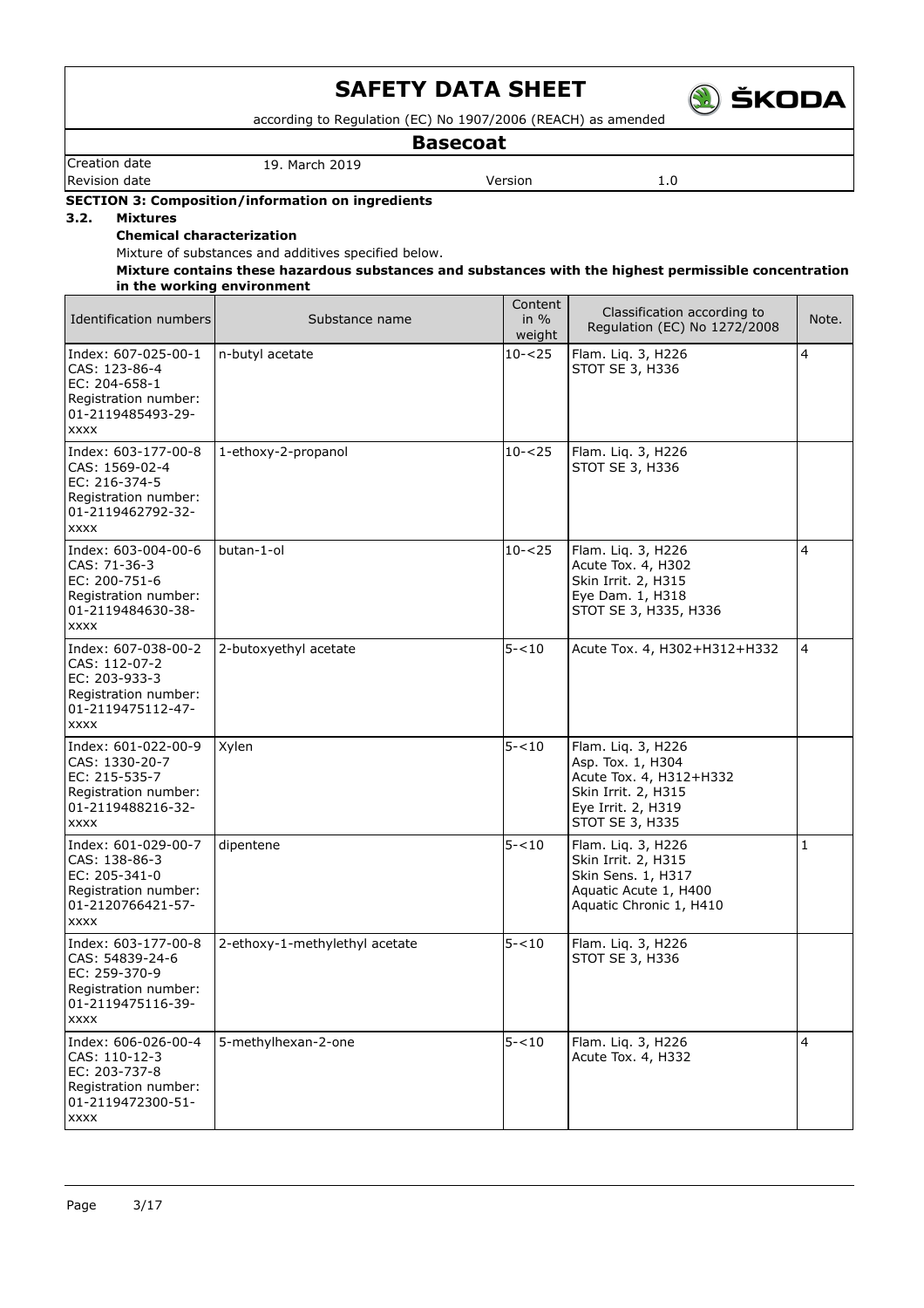

according to Regulation (EC) No 1907/2006 (REACH) as amended

## **Basecoat**

| Creation date                                                                                                      | 19. March 2019                                                                                                                                                                                                                                                                                                               |                             |                                                                                                             |       |
|--------------------------------------------------------------------------------------------------------------------|------------------------------------------------------------------------------------------------------------------------------------------------------------------------------------------------------------------------------------------------------------------------------------------------------------------------------|-----------------------------|-------------------------------------------------------------------------------------------------------------|-------|
| Revision date                                                                                                      |                                                                                                                                                                                                                                                                                                                              | Version                     | 1.0                                                                                                         |       |
| Identification numbers                                                                                             | Substance name                                                                                                                                                                                                                                                                                                               | Content<br>in $%$<br>weight | Classification according to<br>Regulation (EC) No 1272/2008                                                 | Note. |
| Index: 649-327-00-6<br>CAS: 64742-48-9<br>EC: 265-150-3                                                            | [A complex combination of hydrocarbons<br>obtained by treating a petroleum fraction<br>with hydrogen in the presence of a catalyst.<br>It consists of hydrocarbons having carbon<br>numbers predominantly in the range of C6<br>through C13 and boiling in the range of<br>approximately 65°C to 230°C (149°F to<br>446°F).] | $5 - 10$                    | Flam. Liq. 3, H226<br>Asp. Tox. 1, H304                                                                     | 3, 5  |
| CAS: 68002-25-5<br>EC: 614-205-3                                                                                   | 1,3,5-triazine-2,4,6-triamine, polymer with<br>formmaldehyde, butylated                                                                                                                                                                                                                                                      | $2.5 - 5$                   | Aquatic Chronic 4, H413                                                                                     |       |
| Index: 603-052-00-8<br>CAS: 5131-66-8<br>EC: 225-878-4<br>Registration number:<br>01-2119475527-28-<br><b>XXXX</b> | 3-butoxypropan-2-ol                                                                                                                                                                                                                                                                                                          | $2.5 - 5$                   | Skin Irrit. 2, H315<br>Eye Irrit. 2, H319                                                                   |       |
| EC: 927-241-2<br>Registration number:<br>01-2119471843-32-<br><b>XXXX</b>                                          | Hydrocarbons, C9-C10, n-alkanes,<br>isoalkanes, cyclics, < 2% aromatics                                                                                                                                                                                                                                                      | $2,5 - 5$                   | Flam. Liq. 3, H226<br>Asp. Tox. 1, H304<br>STOT SE 3, H336<br>Aquatic Chronic 3, H412                       |       |
| Index: 603-108-00-1<br>CAS: 78-83-1<br>EC: 201-148-0<br>Registration number:<br>01-2119484609-23-<br><b>XXXX</b>   | 2-methylpropan-1-ol                                                                                                                                                                                                                                                                                                          | $\geq$ 2.5- $<$ 3           | Flam. Liq. 3, H226<br>Skin Irrit. 2, H315<br>Eye Dam. 1, H318<br>STOT SE 3, H335, H336                      | 4     |
| Index: 601-023-00-4<br>CAS: 100-41-4<br>EC: 202-849-4<br>Registration number:<br>01-2119489370-35-<br><b>XXXX</b>  | ethylbenzene                                                                                                                                                                                                                                                                                                                 | $1 - 2.5$                   | Flam. Liq. 2, H225<br>Asp. Tox. 1, H304<br>Acute Tox. 4, H332<br>STOT RE 2, H373<br>Aquatic Chronic 3, H412 | 4     |
| Index: 030-011-00-6<br>CAS: 7779-90-0<br>EC: 231-944-3<br>Registration number:<br>01-2119485044-40-<br><b>XXXX</b> | trizinc bis(orthophosphate)                                                                                                                                                                                                                                                                                                  | $\geq 0.25 -$<br>$\leq 1$   | Aquatic Acute 1, H400<br>Aquatic Chronic 1, H410                                                            |       |
| CAS: 85711-46-2<br>EC: 288-306-2<br>Registration number:<br>01-2119976378-19-<br><b>XXXX</b>                       | Fatty acids, C14-18 and C16-18-unsatd.,<br>maleated                                                                                                                                                                                                                                                                          | $\geq 0.1 - 1$              | Skin Irrit. 2, H315<br>Skin Sens. 1B, H317                                                                  |       |
| Index: 607-035-00-6<br>CAS: 80-62-6<br>EC: 201-297-1<br>Registration number:<br>01-2119452498-28-<br><b>XXXX</b>   | methyl 2-methylprop-2-enoate                                                                                                                                                                                                                                                                                                 | $\ge 0.1 - 1$               | Flam. Liq. 2, H225<br>Skin Irrit. 2, H315<br>Skin Sens. 1, H317<br>STOT SE 3, H335                          | 2, 4  |
| CAS: 68391-04-8<br>EC: 269-923-6<br>Registration number:<br>01-2119485586-22-<br><b>XXXX</b>                       | Amines, C12-18-alkyldimethyl                                                                                                                                                                                                                                                                                                 | $\geq 0.025 -$<br>< 0.25    | Acute Tox. 4, H302<br>Skin Corr. 1B, H314<br>Aquatic Acute 1, H400, M=100<br>Aquatic Chronic 1, H410, M=1   |       |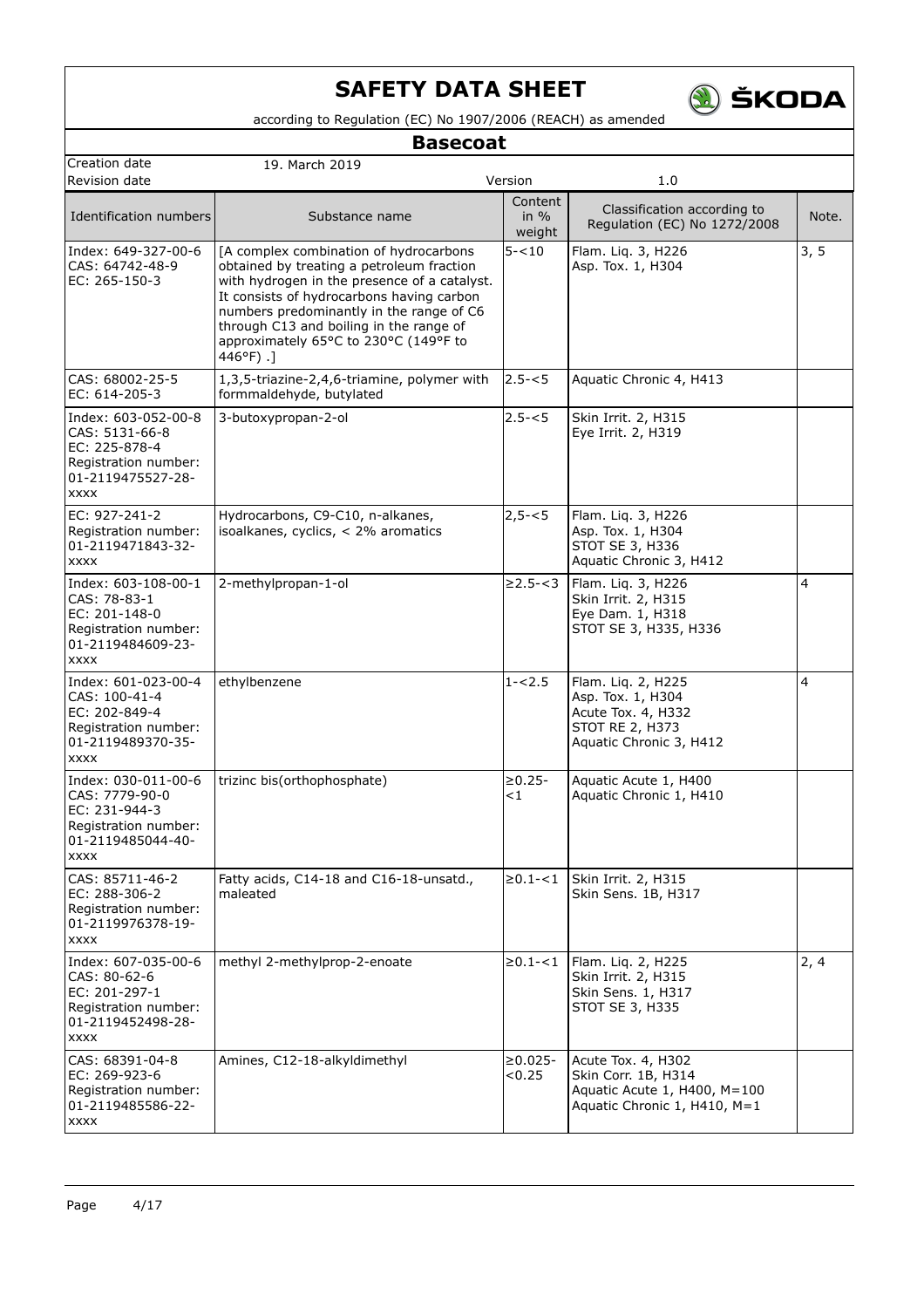

according to Regulation (EC) No 1907/2006 (REACH) as amended

## **Basecoat**

|                      |                     | Dascloal |     |  |
|----------------------|---------------------|----------|-----|--|
| Creation date        | March 2019 .<br>19. |          |     |  |
| <b>Revision date</b> |                     | Version  | 1.U |  |
| <b>Natas</b>         |                     |          |     |  |

### **Notes**

- 1 Note C: Some organic substances may be marketed either in a specific isomeric form or as a mixture of several isomers. In this case the supplier must state on the label whether the substance is a specific isomer or a mixture of isomers.
- 2 Note D: Certain substances which are susceptible to spontaneous polymerisation or decomposition are generally placed on the market in a stabilised form. It is in this form that they are listed in Part 3 of Annex VI to Regulation (EC) No 1272/2008. However, such substances are sometimes placed on the market in a non-stabilised form. In this case, the supplier who places such a substance on the market must state on the label the name of the substance followed by the words "non-stabilised".
- 3 Note P: The classification as a carcinogen or mutagen need not apply if it can be shown that the substance contains less than 0,1 % w/w benzene (Einecs No 200-753-7). When the substance is not classified as a carcinogen at least the precautionary statements (P102-)P260- P262-P301 + P310-P331 shall apply. This note applies only to certain complex oil-derived substances in Part 3.
- 4 Substance for which exposure limits of Community for working environment exist.
- 5 The use of the substance is restricted by Annex XVII of REACH Regulation

Full text of all classifications and hazard statements is given in the section 16.

## **SECTION 4: First aid measures**

## **4.1. Description of first aid measures**

Take care of your own safety. If any health problems are manifested or if in doubt, inform a doctor and show him information from this safety data sheet. If unconscious, put the person in the stabilized (recovery) position on his side with his head slightly bent backwards and make sure that airways are free; never induce vomiting. If the person vomits by himself, make sure that the vomit is not inhaled. In life threatening conditions first of all provide resuscitation of the affected person and ensure medical assistance. Respiratory arrest - provide artificial respiration immediately. Cardiac arrest - provide indirect cardiac massage immediately.

## **Inhalation**

Terminate the exposure immediately; move the affected person to fresh air. Protect the person against growing cold. Provide medical treatment if irritation, dyspnoea or other symptoms persist.

### **Skin contact**

Remove contaminated clothes. Wash the affected area with plenty of water, lukewarm if possible. Soap, soap solution or shampoo should be used if there is no skin injury. Provide medical treatment if skin irritation persists. Rinse skin with water/shower.

### **Eye contact**

Rinse eyes immediately with a flow of running water, open the eyelids (also using force if needed); remove contact lenses immediately if worn by the affected person. No neutralization should be performed in any case! Rinsing should be continued for 10-30 minutes from the inner to the outer eye corner to make sure that the other eye is not involved. Depending on the situation, call medical rescue service or ensure medical treatment. Everyone must be referred for treatment even if affected only a little.

## **Ingestion**

DO NOT INDUCE VOMITING! Rinse out the mouth with water and provide 2-5 dL of water. Provide medical treatment if the person has any health problems.

## **4.2. Most important symptoms and effects, both acute and delayed**

## **Inhalation**

Inhaling vapours can cause corrosion of the breathing system. May cause drowsiness or dizziness.

### **Skin contact**

May cause an allergic skin reaction.

### **Eye contact**

Causes serious eye damage.

## **Ingestion**

Corrosion of the digestion system can occur.

## **4.3. Indication of any immediate medical attention and special treatment needed**

Symptomatic treatment.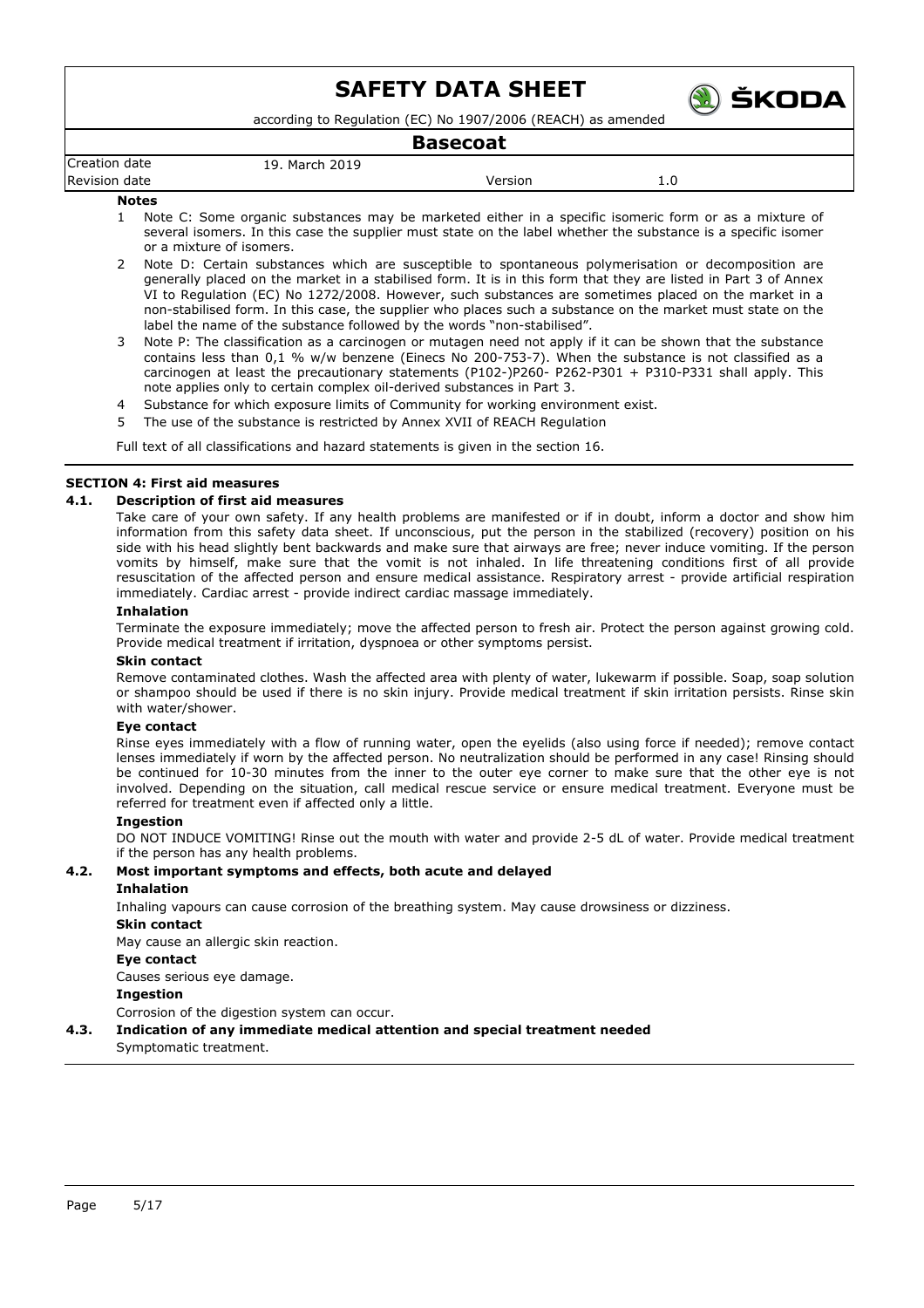

according to Regulation (EC) No 1907/2006 (REACH) as amended

## **Basecoat**

## Creation date 19. March 2019 Revision date and the version of the Version of the Version of the Version of the Version of the Version of the Version of the Version of the Version of the Version of the Version of the Version of the Version of the Versi

#### **SECTION 5: Firefighting measures**

## **5.1. Extinguishing media**

### **Suitable extinguishing media**

Alcohol-resistant foam, carbon dioxide, powder, water spray jet, water mist.

**Unsuitable extinguishing media**

Water - full jet.

## **5.2. Special hazards arising from the substance or mixture**

In the event of fire, carbon monoxide, carbon dioxide and other toxic gases may arise. Inhalation of hazardous degradation (pyrolysis) products may cause serious health damage.

### **5.3. Advice for firefighters**

Self-Contained Breathing Apparatus (SCBA) with a chemical protection suit only where personal (close) contact is likely. Use a self-contained breathing apparatus and full-body protective clothing. Closed containers with the product near the fire should be cooled with water. Do not allow run-off of contaminated fire extinguishing material to enter drains or surface and ground water.

## **SECTION 6: Accidental release measures**

### **6.1. Personal precautions, protective equipment and emergency procedures**

Provide sufficient ventilation. Flammable liquid and vapour. Remove all ignition sources. Use personal protective equipment for work. Follow the instructions in the Sections 7 and 8. Do not inhale aerosols. Prevent contact with skin and eyes.

## **6.2. Environmental precautions**

Do not allow to enter drains. Prevent contamination of the soil and entering surface or ground water.

## **6.3. Methods and material for containment and cleaning up**

Spilled product should be covered with suitable (non-flammable) absorbing material (sand, diatomaceous earth, earth and other suitable absorption materials); to be contained in well closed containers and removed as per the Section 13. In the event of leakage of the substantial amount of the product, inform fire brigade and other competent bodies. After removal of the product, wash the contaminated site with plenty of water. Do not use solvents.

## **6.4. Reference to other sections**

See the Section 7, 8 and 13.

## **SECTION 7: Handling and storage**

## **7.1. Precautions for safe handling**

Prevent formation of gases and vapours in flammable or explosive concentrations and concentrations exceeding the occupational exposure limits. The product should be used only in the areas where it is not in contact with open fire and other ignition sources. Use non-sparking tools. Use of antistatic clothes and footwear is recommended. Do not inhale aerosols. Prevent contact with skin and eyes. No smoking. Use only non-sparking tools. Wash hands and exposed parts of the body thoroughly after handling. Use only outdoors or in a well-ventilated area. Use personal protective equipment as per Section 8. Observe valid legal regulations on safety and health protection. Ground and bond container and receiving equipment. Use explosion-proof electrical/ventilating/lighting equipment. Take precautionary measures against static discharge. Avoid release to the environment.

### **7.2. Conditions for safe storage, including any incompatibilities**

Store in tightly closed containers in cold, dry and well ventilated areas designated for this purpose. Do not expose to sunlight. Store locked up. Keep container tightly closed. Keep cool.

### **The specific requirements or rules relating to the substance/mixture**

Solvent vapours are heavier than air and accumulate especially near the floor where they may form an explosive mixture with the air.

## **7.3. Specific end use(s)**

not available

## **SECTION 8: Exposure controls/personal protection**

### **8.1. Control parameters**

The mixture contains substances for which occupational exposure limits are set.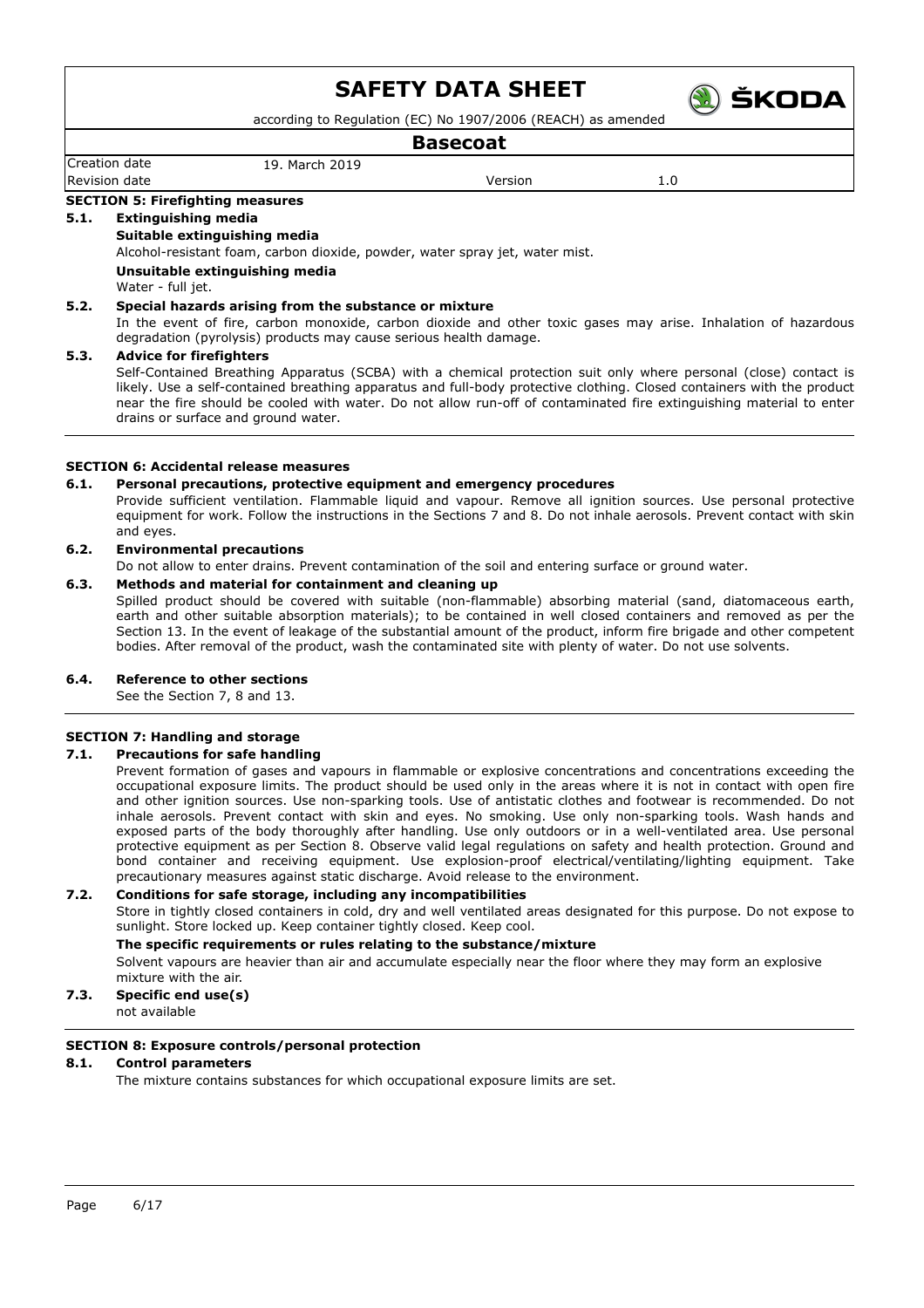

according to Regulation (EC) No 1907/2006 (REACH) as amended

**Basecoat**

**Revision date Version** 1.0

Creation date 19. March 2019

## **European Union**

| Substance name (component)                       | <b>Type</b> | Time of<br>exposure | Value                 | <b>Note</b> | Source           |
|--------------------------------------------------|-------------|---------------------|-----------------------|-------------|------------------|
|                                                  | <b>OEL</b>  | 8 hours             | 133 mg/m $3$          |             |                  |
|                                                  | <b>OEL</b>  | 8 hours             | 20 ppm                |             |                  |
|                                                  | OEL         | Short-term          | 333 mg/m $3$          |             |                  |
| 2-butoxyethyl acetate (CAS:                      | <b>OEL</b>  | Short-term          | 50 ppm                |             | <b>EU limits</b> |
| $112-07-2)$                                      | <b>OEL</b>  | 8 hours             | 133 mg/m $3$          | skin        |                  |
|                                                  | OEL         | 8 hours             | 20 ppm                | skin        |                  |
|                                                  | OEL         | Short-term          | 333 mg/m $3$          | skin        |                  |
|                                                  | OEL         | Short-term          | 50 ppm                | skin        |                  |
| 5-methylhexan-2-one (CAS:                        | OEL         | 8 hours             | 95 mg/m $3$           |             | <b>EU limits</b> |
| $110-12-3$                                       | <b>OEL</b>  | 8 hours             | 20 ppm                |             |                  |
|                                                  | OEL         | 8 hours             | 442 mg/m <sup>3</sup> |             |                  |
|                                                  | OEL         | 8 hours             | 100 ppm               |             |                  |
|                                                  | <b>OEL</b>  | Short-term          | 884 mg/m <sup>3</sup> |             |                  |
| ethylbenzene (CAS: 100-41-4)                     | OEL         | Short-term          | 200 ppm               |             | <b>EU limits</b> |
|                                                  | OEL         | 8 hours             | 442 mg/m <sup>3</sup> | skin        |                  |
|                                                  | OEL         | 8 hours             | 100 ppm               | skin        |                  |
|                                                  | <b>OEL</b>  | Short-term          | 884 mg/m <sup>3</sup> | skin        |                  |
|                                                  | OEL         | Short-term          | 200 ppm               | skin        |                  |
|                                                  | OEL         | 8 hours             | - mg/m $3$            |             |                  |
| methyl 2-methylprop-2-enoate<br>$(CAS: 80-62-6)$ | <b>OEL</b>  | 8 hours             | 50 ppm                |             | <b>EU limits</b> |
|                                                  | OEL         | Short-term          | 100 ppm               |             |                  |

## **United Kingdom of Great Britain and Northern Ireland**

| Substance name (component)    | <b>Type</b> | Time of<br>exposure | Value                 | <b>Note</b> | Source     |
|-------------------------------|-------------|---------------------|-----------------------|-------------|------------|
|                               | WEL         | 8 hours             | 724 mg/m <sup>3</sup> |             | Gestis     |
|                               | WEL         | Short-term          | 966 mg/m <sup>3</sup> |             |            |
| n-butyl acetate (CAS: 123-86- | WEL         | 8 hours             | $150$ ppm             |             |            |
| (4)                           | WEL         | Short-term          | $200$ ppm             |             |            |
|                               | WEL         | 15 minutes          | 966 mg/m <sup>3</sup> |             | <b>GBR</b> |
|                               | WEL         | 15 minutes          | 200 ppm               |             |            |
| butan-1-ol (CAS: 71-36-3)     | WEL         | Short-term          | 154 mg/m <sup>3</sup> |             | Gestis     |
|                               | WEL         | Short-term          | 50 ppm                |             |            |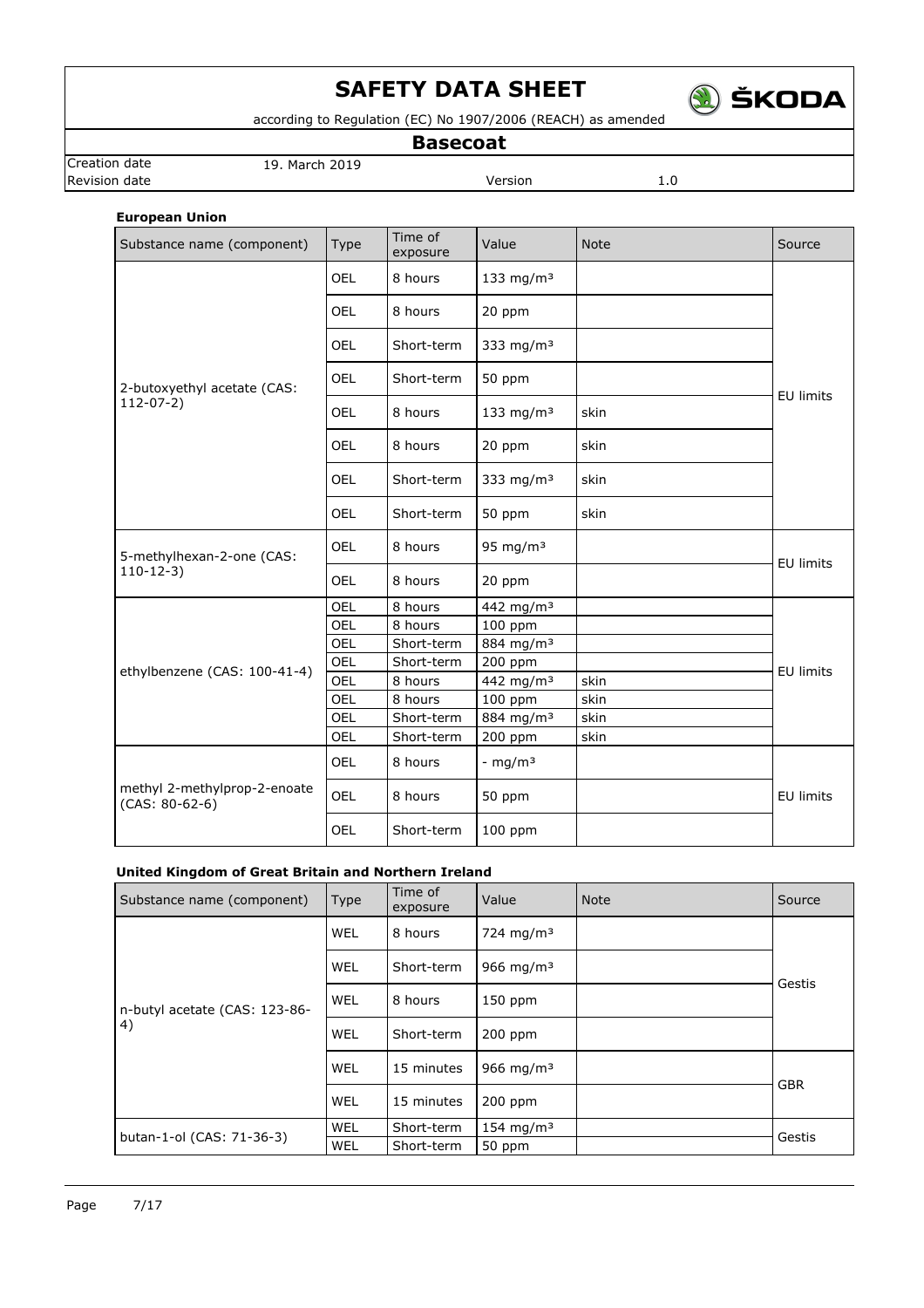

according to Regulation (EC) No 1907/2006 (REACH) as amended

**Basecoat**

Creation date 19. March 2019 **Revision date Version** 1.0

## **United Kingdom of Great Britain and Northern Ireland**

| Substance name (component)                 | <b>Type</b> | Time of<br>exposure | Value                 | <b>Note</b>                                                                                                                                                            | Source     |
|--------------------------------------------|-------------|---------------------|-----------------------|------------------------------------------------------------------------------------------------------------------------------------------------------------------------|------------|
| butan-1-ol (CAS: 71-36-3)                  | WEL         | 15 minutes          | 154 mg/m $3$          | Can be absorbed through the<br>skin. The assigned<br>substances are those for<br>which there are concerns<br>that dermal absorption will<br>lead to systemic toxicity. | <b>GBR</b> |
|                                            | WEL         | 15 minutes          | 50 ppm                | Can be absorbed through the<br>skin. The assigned<br>substances are those for<br>which there are concerns<br>that dermal absorption will<br>lead to systemic toxicity. |            |
|                                            | WEL         | 8 hours             | 147 mg/m <sup>3</sup> |                                                                                                                                                                        | Gestis     |
|                                            | <b>WEL</b>  | Short-term          | 367 mg/m <sup>3</sup> |                                                                                                                                                                        |            |
|                                            | WEL         | 8 hours             | 20 ppm                |                                                                                                                                                                        |            |
|                                            | <b>WEL</b>  | Short-term          | 50 ppm                |                                                                                                                                                                        |            |
|                                            | WEL         | 8 hours             | 133 mg/m $3$          | Can be absorbed through the<br>skin. The assigned<br>substances are those for<br>which there are concerns<br>that dermal absorption will<br>lead to systemic toxicity. |            |
| 2-butoxyethyl acetate (CAS:<br>$112-07-2)$ | WEL         | 15 minutes          | 332 mg/m $3$          | Can be absorbed through the<br>skin. The assigned<br>substances are those for<br>which there are concerns<br>that dermal absorption will<br>lead to systemic toxicity. | <b>GBR</b> |
|                                            | WEL         | 8 hours             | 20 ppm                | Can be absorbed through the<br>skin. The assigned<br>substances are those for<br>which there are concerns<br>that dermal absorption will<br>lead to systemic toxicity. |            |
|                                            | WEL         | 15 minutes          | 50 ppm                | Can be absorbed through the<br>skin. The assigned<br>substances are those for<br>which there are concerns<br>that dermal absorption will<br>lead to systemic toxicity. |            |
|                                            | <b>WEL</b>  | 8 hours             | 95 mg/m $3$           |                                                                                                                                                                        |            |
| 5-methylhexan-2-one (CAS:                  | <b>WEL</b>  | Short-term          | 475 mg/m $3$          |                                                                                                                                                                        | Gestis     |
| $110-12-3)$                                | <b>WEL</b>  | 8 hours             | 20 ppm                |                                                                                                                                                                        |            |
|                                            | WEL         | Short-term          | 100 ppm               |                                                                                                                                                                        |            |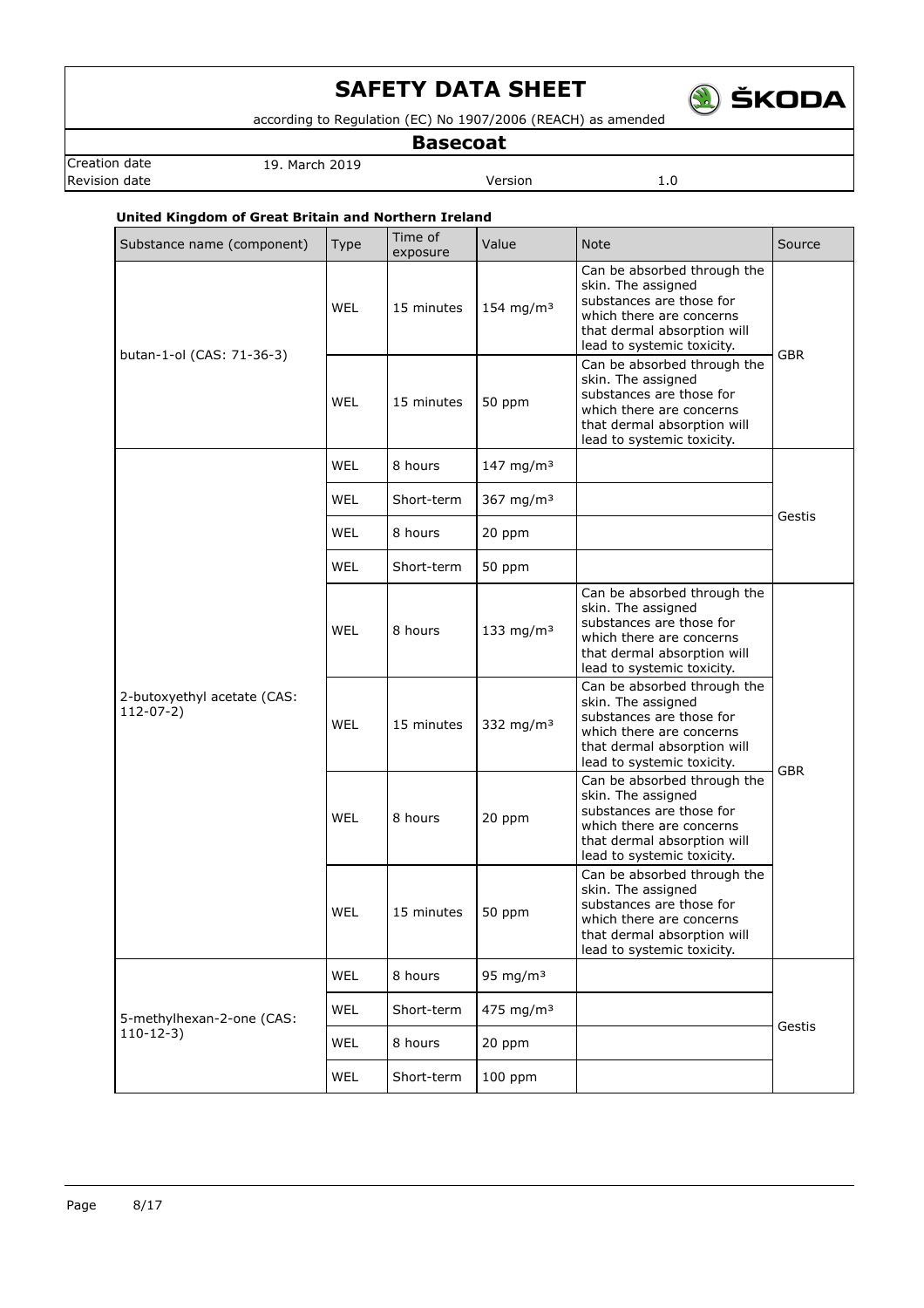

according to Regulation (EC) No 1907/2006 (REACH) as amended

**Basecoat**

Creation date 19. March 2019 **Revision date Version** 1.0

## **United Kingdom of Great Britain and Northern Ireland**

| Substance name (component)    | Type       | Time of<br>exposure | Value                   | <b>Note</b>                                                                                                                                                            | Source     |
|-------------------------------|------------|---------------------|-------------------------|------------------------------------------------------------------------------------------------------------------------------------------------------------------------|------------|
|                               | <b>WEL</b> | 8 hours             | 95 mg/m $3$             | Can be absorbed through the<br>skin. The assigned<br>substances are those for<br>which there are concerns<br>that dermal absorption will<br>lead to systemic toxicity. |            |
| 5-methylhexan-2-one (CAS:     | <b>WEL</b> | 15 minutes          | 475 mg/m <sup>3</sup>   | Can be absorbed through the<br>skin. The assigned<br>substances are those for<br>which there are concerns<br>that dermal absorption will<br>lead to systemic toxicity. | <b>GBR</b> |
| $110-12-3)$                   | WEL        | 8 hours             | 20 ppm                  | Can be absorbed through the<br>skin. The assigned<br>substances are those for<br>which there are concerns<br>that dermal absorption will<br>lead to systemic toxicity. |            |
|                               | WEL        | 15 minutes          | $100$ ppm               | Can be absorbed through the<br>skin. The assigned<br>substances are those for<br>which there are concerns<br>that dermal absorption will<br>lead to systemic toxicity. |            |
|                               | <b>WEL</b> | 8 hours             | 154 mg/m $3$            |                                                                                                                                                                        | Gestis     |
|                               | <b>WEL</b> | Short-term          | 231 mg/m $3$            |                                                                                                                                                                        |            |
| 2-methylpropan-1-ol (CAS: 78- | <b>WEL</b> | 8 hours             | 50 ppm                  |                                                                                                                                                                        |            |
| $83-1)$                       | <b>WEL</b> | Short-term          | 75 ppm                  |                                                                                                                                                                        |            |
|                               | <b>WEL</b> | 15 minutes          | $231$ mg/m <sup>3</sup> |                                                                                                                                                                        |            |
|                               | WEL        | 15 minutes          | 75 ppm                  |                                                                                                                                                                        | <b>GBR</b> |
|                               | WEL        | 8 hours             | 441 mg/m <sup>3</sup>   |                                                                                                                                                                        |            |
|                               | WEL        | Short-term          | 552 mg/m <sup>3</sup>   |                                                                                                                                                                        |            |
|                               | WEL        | 8 hours             | 100 ppm                 |                                                                                                                                                                        | Gestis     |
|                               | WEL        | Short-term          | 125 ppm                 |                                                                                                                                                                        |            |
| ethylbenzene (CAS: 100-41-4)  | <b>WEL</b> | 8 hours             | 441 mg/m <sup>3</sup>   | Can be absorbed through the<br>skin. The assigned<br>substances are those for<br>which there are concerns<br>that dermal absorption will<br>lead to systemic toxicity. |            |
|                               | <b>WEL</b> | 15 minutes          | 552 mg/m <sup>3</sup>   | Can be absorbed through the<br>skin. The assigned<br>substances are those for<br>which there are concerns<br>that dermal absorption will<br>lead to systemic toxicity. | <b>GBR</b> |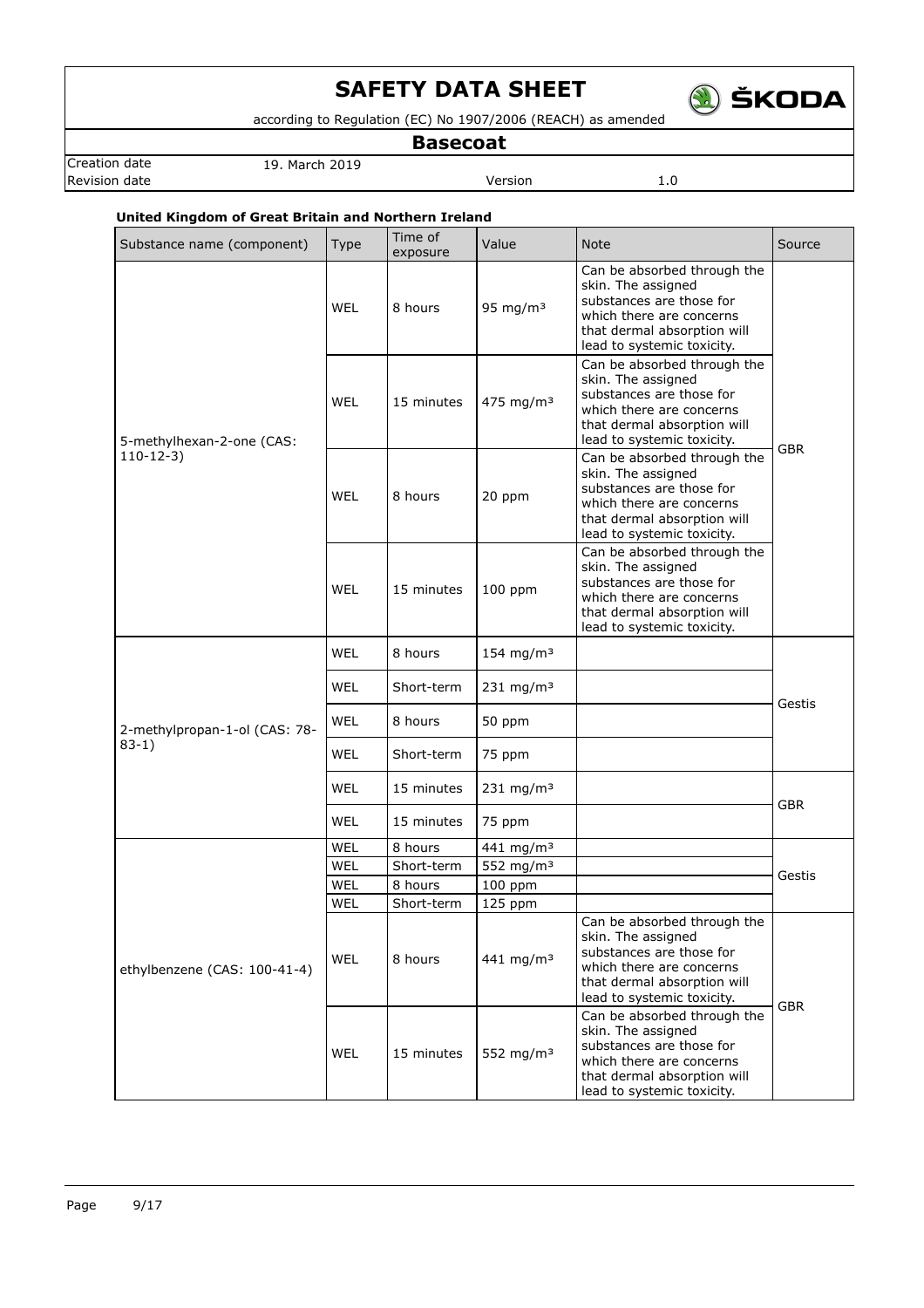

according to Regulation (EC) No 1907/2006 (REACH) as amended

**Basecoat**

Creation date 19. March 2019 Revision date **Version** 2.0

## **United Kingdom of Great Britain and Northern Ireland**

| Substance name (component)   | <b>Type</b> | Time of<br>exposure | Value                 | <b>Note</b>                                                                                                                                                            | Source     |
|------------------------------|-------------|---------------------|-----------------------|------------------------------------------------------------------------------------------------------------------------------------------------------------------------|------------|
| ethylbenzene (CAS: 100-41-4) | WEL         | 8 hours             | $100$ ppm             | Can be absorbed through the<br>skin. The assigned<br>substances are those for<br>which there are concerns<br>that dermal absorption will<br>lead to systemic toxicity. | <b>GBR</b> |
|                              | WEL         | 15 minutes          | $125$ ppm             | Can be absorbed through the<br>skin. The assigned<br>substances are those for<br>which there are concerns<br>that dermal absorption will<br>lead to systemic toxicity. |            |
|                              | WEL         | 8 hours             | $208 \text{ mg/m}^3$  |                                                                                                                                                                        | Gestis     |
|                              | WEL         | Short-term          | 416 mg/m <sup>3</sup> |                                                                                                                                                                        |            |
| methyl 2-methylprop-2-enoate | <b>WEL</b>  | 8 hours             | 50 ppm                |                                                                                                                                                                        |            |
| $(CAS: 80-62-6)$             | WEL         | Short-term          | 100 ppm               |                                                                                                                                                                        |            |
|                              | <b>WEL</b>  | 15 minutes          | 416 mg/m <sup>3</sup> |                                                                                                                                                                        |            |
|                              | WEL         | 15 minutes          | $100$ ppm             |                                                                                                                                                                        | <b>GBR</b> |

## **8.2. Exposure controls**

Follow the usual measures intended for health protection at work and especially for good ventilation. This can be achieved only by local suction or efficient general ventilation. If exposure limits cannot be observed in this mode, suitable protection of airways must be used. Do not eat, drink and smoke during work. Wash your hands thoroughly with water and soap after work and before breaks for a meal and rest.

## **Eye/face protection**

Protective goggles or face shield (based on the nature of the work performed).

## **Skin protection**

Hand protection: Protective gloves resistant to the product. When choosing appropriate thickness, material and permeability of the gloves, observe recommendations of their particular manufacturer. Observe other recommendations of the manufacturer. Other protection: protective workwear. Contaminated skin should be washed thoroughly.

## **Respiratory protection**

Halfmask with a filter against organic vapours or a self-contained breathing apparatus as appropriate if exposure limit values of substances are exceeded or in a poorly ventilated environment.

### **Thermal hazard**

Not available.

### **Environmental exposure controls**

Observe usual measures for protection of the environment, see Section 6.2. Collect spillage.

## **SECTION 9: Physical and chemical properties**

## **9.1. Information on basic physical and chemical properties**

| liquid             |
|--------------------|
| liquid at 20°C     |
| By specification.  |
| characteristic     |
| data not available |
| data not available |
| data not available |
| 116-118 °C         |
|                    |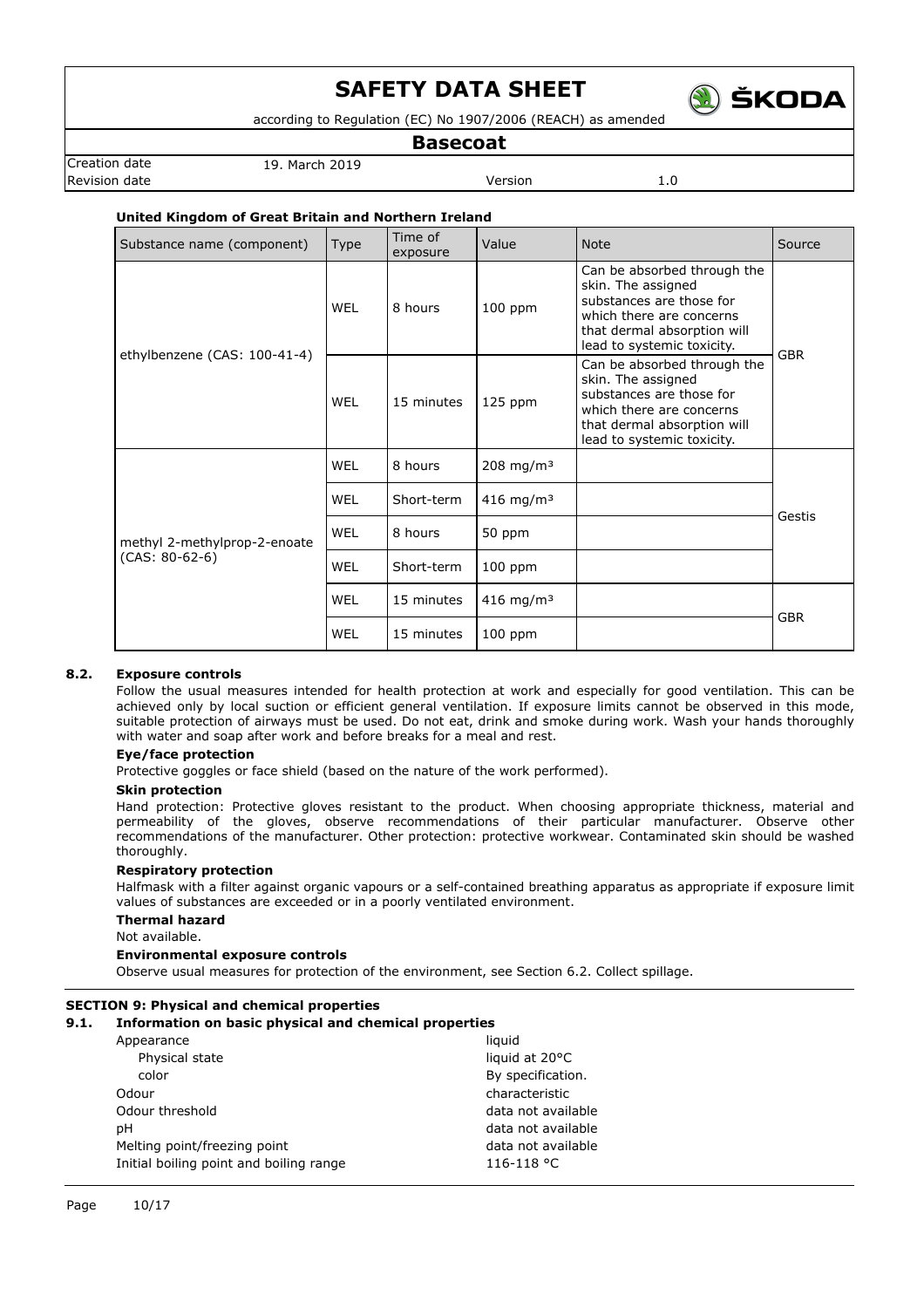

according to Regulation (EC) No 1907/2006 (REACH) as amended

**Basecoat**

|               |                                             | <b>Basecoat</b>                                           |                                         |                                                                                                                   |
|---------------|---------------------------------------------|-----------------------------------------------------------|-----------------------------------------|-------------------------------------------------------------------------------------------------------------------|
|               | Creation date                               | 19. March 2019                                            |                                         |                                                                                                                   |
| Revision date |                                             |                                                           | Version                                 | 1.0                                                                                                               |
|               | Flash point                                 |                                                           | 25 °C                                   |                                                                                                                   |
|               | Evaporation rate                            |                                                           | data not available                      |                                                                                                                   |
|               | Flammability (solid, gas)                   |                                                           | Flammable liquid and vapour.            |                                                                                                                   |
|               |                                             | Upper/lower flammability or explosive limits              |                                         |                                                                                                                   |
|               | flammability limits                         |                                                           | data not available                      |                                                                                                                   |
|               | explosive limits                            |                                                           |                                         |                                                                                                                   |
|               | bottom                                      |                                                           | $1.2\%$                                 |                                                                                                                   |
|               | upper                                       |                                                           | 12 %                                    |                                                                                                                   |
|               | Vapour pressure                             |                                                           | 10.7 hPa at 20 °C                       |                                                                                                                   |
|               | Vapour density                              |                                                           | data not available                      |                                                                                                                   |
|               | Relative density                            |                                                           | data not available                      |                                                                                                                   |
|               | Solubility(ies)                             |                                                           |                                         |                                                                                                                   |
|               | solubility in water                         |                                                           | insoluble                               |                                                                                                                   |
|               | solubility in fats                          |                                                           | data not available                      |                                                                                                                   |
|               |                                             | Partition coefficient: n-octanol/water                    | data not available                      |                                                                                                                   |
|               | Auto-ignition temperature                   |                                                           | data not available                      |                                                                                                                   |
|               | Decomposition temperature                   |                                                           | data not available                      |                                                                                                                   |
|               | Viscosity                                   |                                                           | data not available                      |                                                                                                                   |
|               | Kinematic viscosity                         |                                                           | 60 mm <sup>2</sup> /s at 40 $\degree$ C |                                                                                                                   |
|               | Explosive properties                        |                                                           | explosive when blended with air.        | The product does not have explosive properties but can be                                                         |
|               | Oxidising properties                        |                                                           | data not available                      |                                                                                                                   |
| 9.2.          | <b>Other information</b>                    |                                                           |                                         |                                                                                                                   |
|               | Density                                     |                                                           | data not available                      |                                                                                                                   |
|               | ignition temperature                        |                                                           | 240 °C                                  |                                                                                                                   |
|               |                                             | content of organic solvents (VOC)                         | 82.2 %                                  |                                                                                                                   |
|               | solid content (dry matter)                  |                                                           | 17.1 % volume                           |                                                                                                                   |
|               | VOC limit value                             |                                                           | cat. B (e) : 840 g/l                    |                                                                                                                   |
|               | condition                                   | Max. VOC content in the product in its ready to use       | 79.62 %                                 |                                                                                                                   |
|               | <b>SECTION 10: Stability and reactivity</b> |                                                           |                                         |                                                                                                                   |
| 10.1.         | Reactivity                                  |                                                           |                                         |                                                                                                                   |
|               | not available                               |                                                           |                                         |                                                                                                                   |
| 10.2.         | <b>Chemical stability</b>                   |                                                           |                                         |                                                                                                                   |
|               |                                             | The product is stable under normal conditions.            |                                         |                                                                                                                   |
| 10.3.         |                                             | <b>Possibility of hazardous reactions</b>                 |                                         |                                                                                                                   |
|               | Unknown.                                    |                                                           |                                         |                                                                                                                   |
| 10.4.         | <b>Conditions to avoid</b>                  |                                                           |                                         |                                                                                                                   |
|               | against frost.                              |                                                           |                                         | The product is stable and no degradation occurs under normal use. Protect against flames, sparks, overheating and |
| 10.5.         | <b>Incompatible materials</b>               | Protect against strong acids, bases and oxidizing agents. |                                         |                                                                                                                   |
| 10.6.         |                                             | <b>Hazardous decomposition products</b>                   |                                         |                                                                                                                   |
|               | high temperature and in fire.               |                                                           |                                         | Not developed under normal uses. Dangerous outcomes such as carbon monoxide and carbon dioxide are formed at      |
|               |                                             |                                                           |                                         |                                                                                                                   |
|               |                                             | <b>SECTION 11: Toxicological information</b>              |                                         |                                                                                                                   |
|               |                                             | 11.1. Information on toxicological effects                |                                         |                                                                                                                   |
|               |                                             | No toxicological data is available for the mixture.       |                                         |                                                                                                                   |
|               |                                             |                                                           |                                         |                                                                                                                   |
|               |                                             |                                                           |                                         |                                                                                                                   |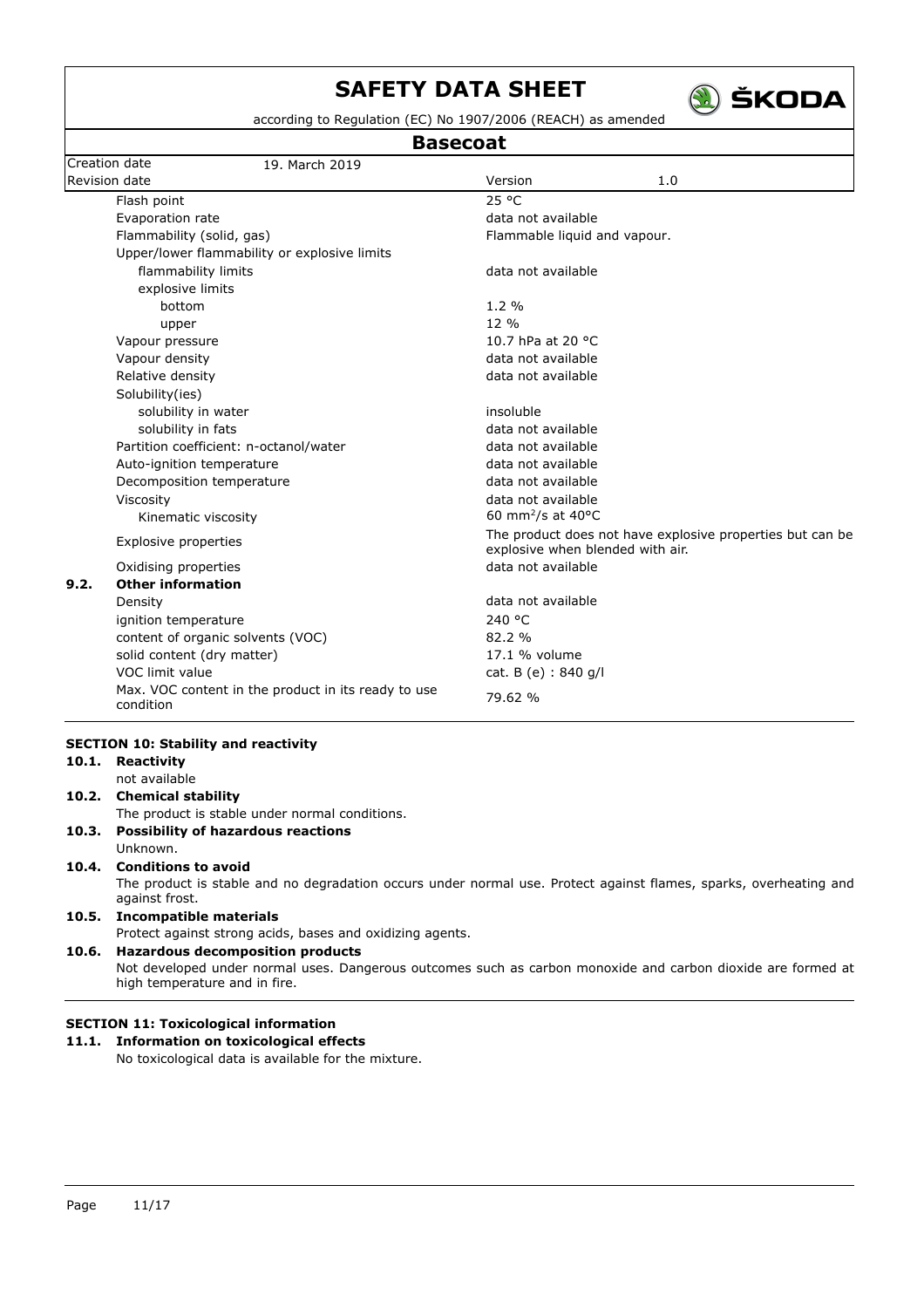

according to Regulation (EC) No 1907/2006 (REACH) as amended

## **Basecoat**

Creation date 19. March 2019 Revision date and the version of the Version of the Version of the Version of the Version of the Version of the Version of the Version of the Version of the Version of the Version of the Version of the Version of the Versi

## **Acute toxicity**

Based on available data the classification criteria are not met.

Basecoat

| Route of exposure Parameter |      | Value        | Time of<br>exposure | Species | Sex | Determining<br>method |
|-----------------------------|------|--------------|---------------------|---------|-----|-----------------------|
| Oral                        | LD50 | 7.892 mg/kg  |                     | Rat     |     | Expert opinion        |
| Dermal                      | LD50 | 31.537 mg/kg |                     |         |     | Expert opinion        |
| Inhalation                  | LC50 | $100$ mg/l   | 4 hour              |         |     | Expert opinion        |

### **Skin corrosion/irritation**

Causes skin irritation.

## **Serious eye damage/irritation**

Causes serious eye damage.

### **Respiratory or skin sensitisation**

May cause an allergic skin reaction.

### **Germ cell mutagenicity**

The classification as carcinogenic and mutagenic is not applicable as it has been verified that the benzene content is <0.1% (note P)

### **Carcinogenicity**

The classification as carcinogenic and mutagenic is not applicable as it has been verified that the benzene content is <0.1% (note P)

### **Reproductive toxicity**

Based on available data the classification criteria are not met.

### **Toxicity for specific target organ - single exposure**

May cause drowsiness or dizziness.

### **Toxicity for specific target organ - repeated exposure**

Based on available data the classification criteria are not met.

### **Aspiration hazard**

Inhalation of solvent vapors above values exceeding exposure limits for working environment may result in acute inhalation poisoning, depending on the level of concentration and exposure time. Based on available data the classification criteria are not met.

## **SECTION 12: Ecological information**

## **12.1. Toxicity**

### **Acute toxicity**

Toxic to aquatic life with long lasting effects.

## **More information**

Water hazard class 3 (German Regulation) (Self-assessment): strongly hazardous for water. Do not allow product to reach ground water, water course or sewage system, even in small quantities. Do not allow undiluted or irritated to enter drains or sewers. It can endanger drinking water as soon as the amount of water has penetrated into the soil. It is also toxic to fish and plankton in the catchments. Toxic to aquatic organisms.

### **12.2. Persistence and degradability**

Data not available.

## **12.3. Bioaccumulative potential**

Page 12/17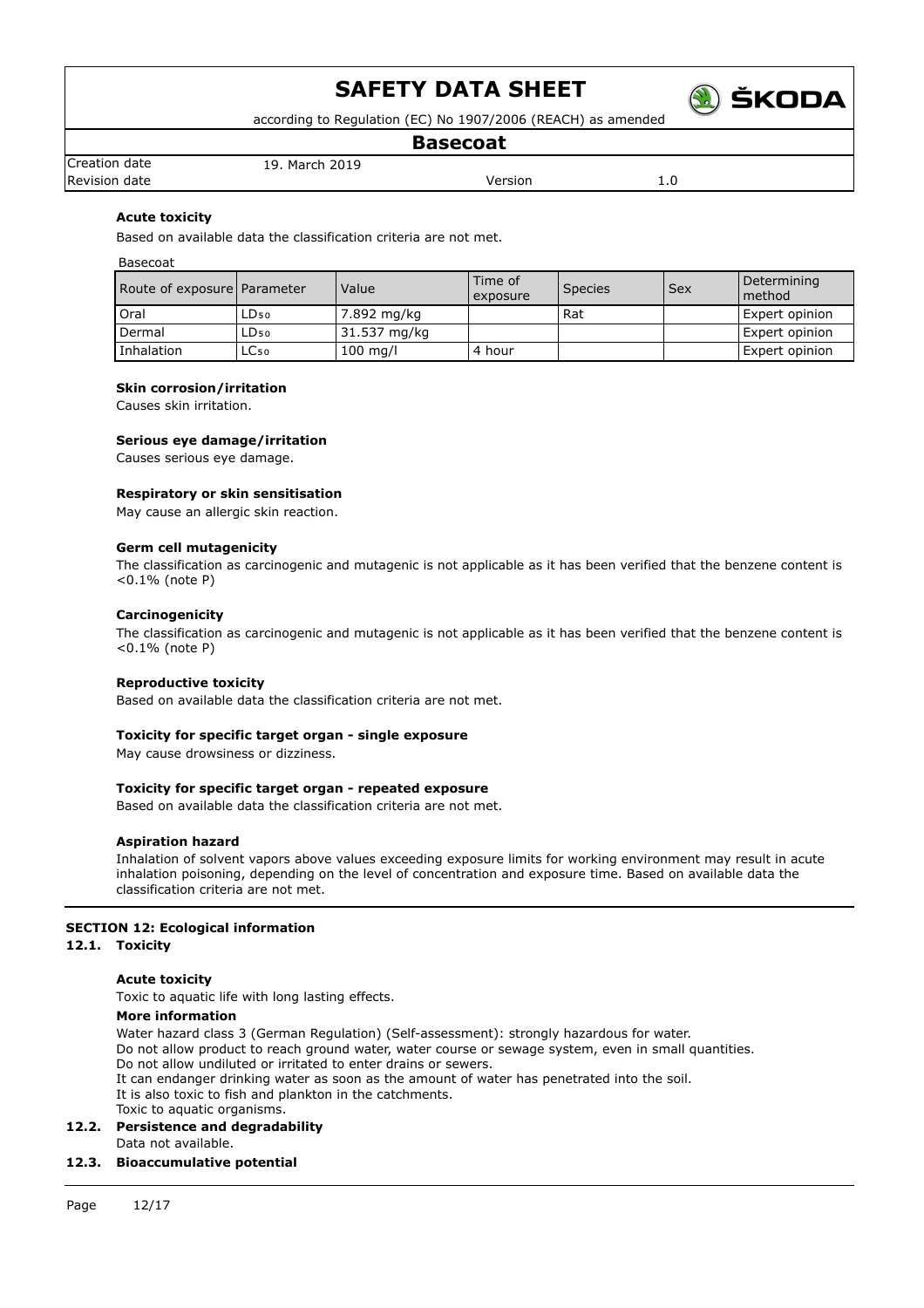

according to Regulation (EC) No 1907/2006 (REACH) as amended

## **Basecoat**

Creation date 19. March 2019

Revision date and the version of the Version of the Version of the Version of the Version of the Version of the Version of the Version of the Version of the Version of the Version of the Version of the Version of the Versi

### Not available.

**12.4. Mobility in soil**

### Not available.

## **12.5. Results of PBT and vPvB assessment**

Product does not contain any substance meeting the criteria for PBT or vPvB in accordance with the Annex XIII of Regulation (EC) No 1907/2006 (REACH) as amended.

## **12.6. Other adverse effects**

Not available. Data not available.

## **SECTION 13: Disposal considerations**

## **13.1. Waste treatment methods**

Hazard of environmental contamination; dispose of the waste in accordance with the local and/or national regulations. Proceed in accordance with valid regulations on waste disposal. Any unused product and contaminated packaging should be put in labelled containers for waste collection and submitted for disposal to a person authorised for waste removal (a specialized company) that is entitled for such activity. Do not empty unused product in drainage systems. The product must not be disposed of with municipal waste. Empty containers may be used at waste incinerators to produce energy or deposited in a dump with appropriate classification. Perfectly cleaned containers can be submitted for recycling.

### **Waste management legislation**

Directive 2008/98/EC of the European Parliament and of the Council of 19 November 2008 on waste, as amended. Decision 2000/532/EC establishing a list of wastes, as amended.

### **Waste type code**

08 01 11 waste paint and varnish containing organic solvents or other dangerous substances

### **Packaging waste type code**

15 01 10 packaging containing residues of or contaminated by dangerous substances

## **SECTION 14: Transport information**

#### **14.1. UN number** UN 1263

- **14.2. UN proper shipping name** PAINT
- **14.3. Transport hazard class(es)**
	- 3 Flammable liquids
- **14.4. Packing group**
- III substances presenting low danger **14.5. Environmental hazards**
	- Yes

## **14.6. Special precautions for user**

Reference in the Sections 4 to 8.

#### **14.7. Transport in bulk according to Annex II of Marpol and the IBC Code** not available

## **Additional information**

Classification code F1



Safety signs 3+hazardous for the environment

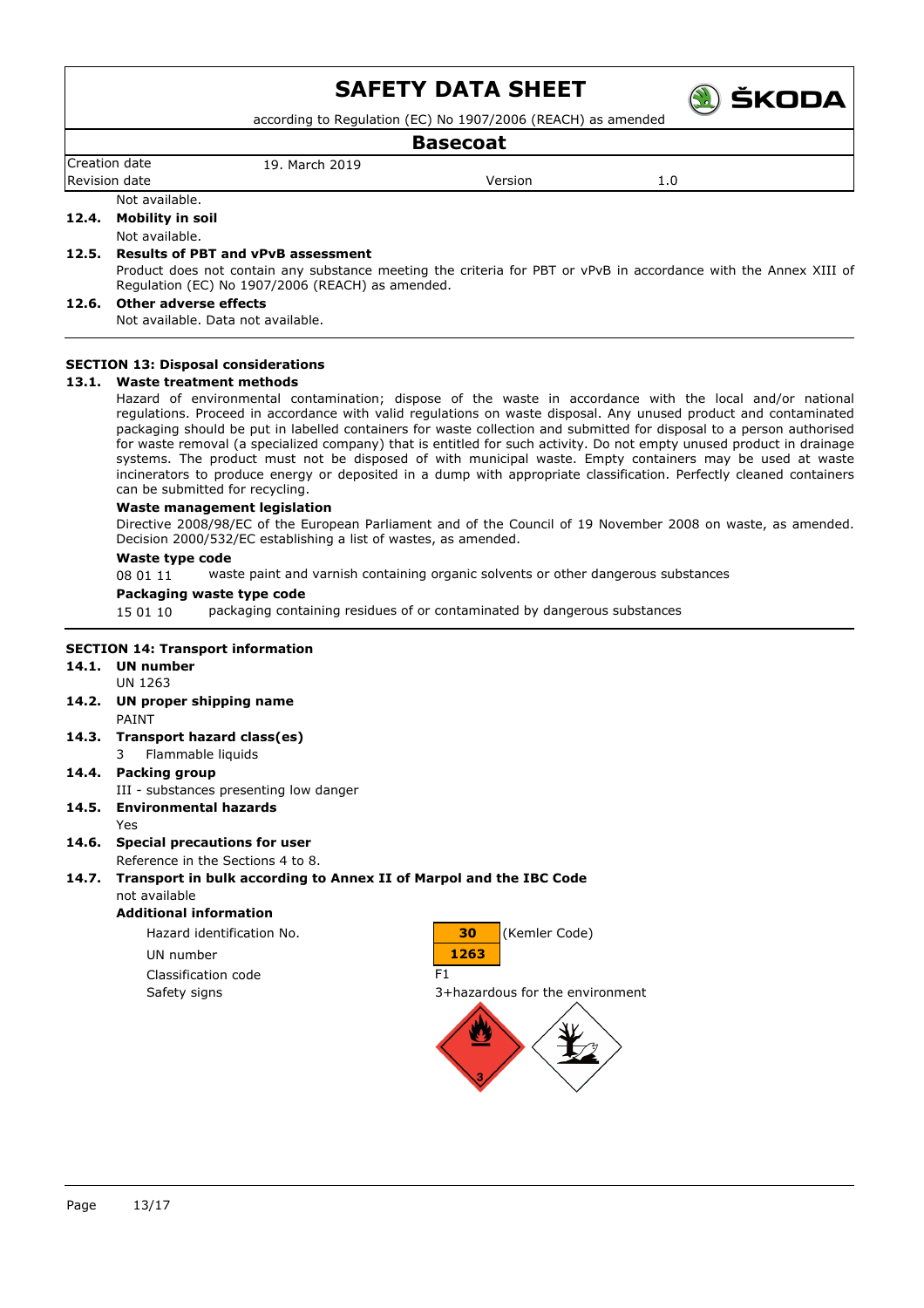) ŠKODA





## **SECTION 15: Regulatory information**

## **15.1. Safety, health and environmental regulations/legislation specific for the substance or mixture**

Regulation (EC) No. 1907/2006 of the European Parliament and of the Council of 18th December 2006 concerning the Registration, Evaluation, Authorisation and Restriction of Chemicals (REACH), establishing the European Chemicals Agency, amending Directive 1999/45/EC and repealing Council Regulation (EEC) No. 793/93 and Commission Regulation (EC) No. 1488/94 as well as Council Directive 76/769/EEC and Commission Directives 91/155/EEC, 93/67/EEC, 93/105/EC and 2000/21/EC, as amended. Regulation (EC) No. 1272/2008 of the European Parliament and of the Council of 16th December 2008 on classification, labelling and packaging of substances and mixtures, amending and repealing Directives 67/548/EEC and 1999/45/EC, and amending Regulation (EC) No. 1907/2006, as amended.

## **Restrictions pursuant to Annex XVII of Regulation (EC) No. 1907/2006 (REACH), as amended**

[A complex combination of hydrocarbons obtained by treating a petroleum fraction with hydrogen in the presence of a catalyst. It consists of hydrocarbons having carbon numbers predominantly in the range of C6 through C13 and boiling in the range of approximately 65°C to 230°C (149°F to 446°F) .]

| Restriction | Conditions of restriction                                                                                                                                                                                                                                                                                                                                                                                                  |
|-------------|----------------------------------------------------------------------------------------------------------------------------------------------------------------------------------------------------------------------------------------------------------------------------------------------------------------------------------------------------------------------------------------------------------------------------|
| 28          | Without prejudice to the other parts of this Annex the following shall apply to entries 28 to 30:<br>1. Shall not be placed on the market, or used,<br>$-$ as substances,                                                                                                                                                                                                                                                  |
|             | - as constituents of other substances, or,                                                                                                                                                                                                                                                                                                                                                                                 |
|             | - in mixtures, for supply to the general public when the individual concentration in the substance or<br>mixture is equal to or greater than:                                                                                                                                                                                                                                                                              |
|             | - either the relevant specific concentration limit specified in Part 3 of Annex VI to Regulation (EC) No<br>1272/2008, or,                                                                                                                                                                                                                                                                                                 |
|             | - the relevant generic concentration limit specified in Part 3 of Annex I of Regulation (EC) No<br>1272/2008.                                                                                                                                                                                                                                                                                                              |
|             | Without prejudice to the implementation of other Community provisions relating to the classification,<br>packaging and labelling of substances and mixtures, suppliers shall ensure before the placing on the<br>market that the packaging of such substances and mixtures is marked visibly, legibly and indelibly as<br>follows:                                                                                         |
|             | "Restricted to professional users".                                                                                                                                                                                                                                                                                                                                                                                        |
|             | 2. By way of derogation, paragraph 1 shall not apply to:<br>(a) medicinal or veterinary products as defined by Directive 2001/82/EC and Directive 2001/83/EC;<br>(b) cosmetic products as defined by Directive 76/768/EEC;<br>(c) the following fuels and oil products:<br>- motor fuels which are covered by Directive 98/70/EC,<br>- mineral oil products intended for use as fuel in mobile or fixed combustion plants, |
|             | - fuels sold in closed systems (e.g. liquid gas bottles);<br>(d) artists' paints covered by Regulation (EC) No 1272/2008;<br>(e) the substances listed in Appendix 11, column 1, for the applications or uses listed in Appendix 11,<br>column 2. Where a date is specified in column 2 of Appendix 11, the derogation shall apply until the<br>said date.                                                                 |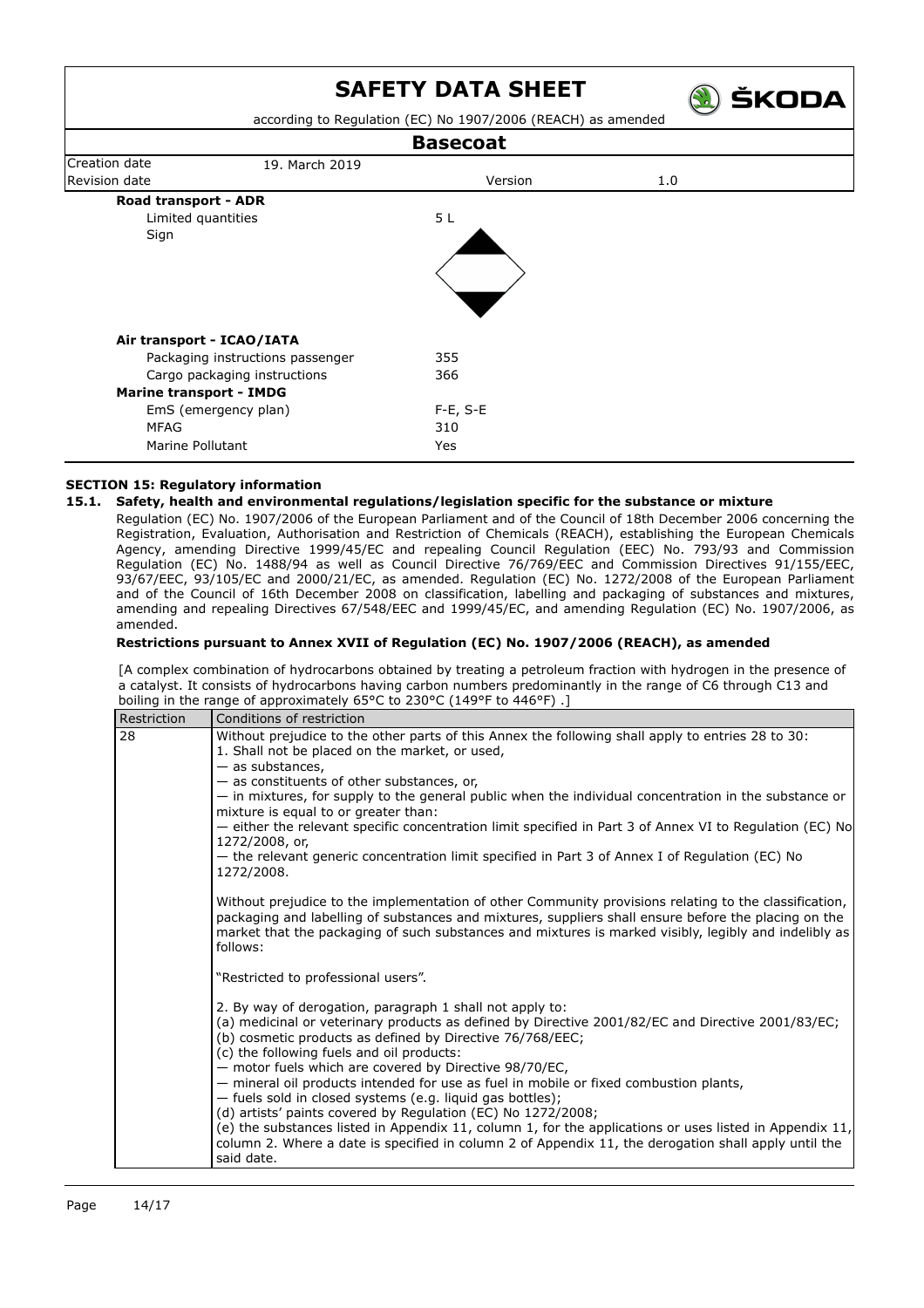

according to Regulation (EC) No 1907/2006 (REACH) as amended

## **Basecoat**

| Creat<br>uor<br>uale<br>. | мa<br>.<br>$\sim$ |         |        |
|---------------------------|-------------------|---------|--------|
| Revision                  |                   | 'ersion | 1.U    |
| date                      |                   | .       | $\sim$ |

[A complex combination of hydrocarbons obtained by treating a petroleum fraction with hydrogen in the presence of a catalyst. It consists of hydrocarbons having carbon numbers predominantly in the range of C6 through C13 and boiling in the range of approximately 65°C to 230°C (149°F to 446°F) .]

| Restriction | Conditions of restriction                                                                                                                                                                                                                                                                                                          |
|-------------|------------------------------------------------------------------------------------------------------------------------------------------------------------------------------------------------------------------------------------------------------------------------------------------------------------------------------------|
| 29          | Without prejudice to the other parts of this Annex the following shall apply to entries 28 to 30:<br>1. Shall not be placed on the market, or used,<br>- as substances,<br>- as constituents of other substances, or,                                                                                                              |
|             | - in mixtures, for supply to the general public when the individual concentration in the substance or<br>mixture is equal to or greater than:                                                                                                                                                                                      |
|             | either the relevant specific concentration limit specified in Part 3 of Annex VI to Regulation (EC) No<br>1272/2008, or,                                                                                                                                                                                                           |
|             | — the relevant generic concentration limit specified in Part 3 of Annex I of Regulation (EC) No<br>1272/2008.                                                                                                                                                                                                                      |
|             | Without prejudice to the implementation of other Community provisions relating to the classification,<br>packaging and labelling of substances and mixtures, suppliers shall ensure before the placing on the<br>market that the packaging of such substances and mixtures is marked visibly, legibly and indelibly as<br>follows: |
|             | "Restricted to professional users".                                                                                                                                                                                                                                                                                                |
|             | 2. By way of derogation, paragraph 1 shall not apply to:<br>(a) medicinal or veterinary products as defined by Directive 2001/82/EC and Directive 2001/83/EC;<br>(b) cosmetic products as defined by Directive 76/768/EEC;<br>(c) the following fuels and oil products:<br>- motor fuels which are covered by Directive 98/70/EC,  |
|             | - mineral oil products intended for use as fuel in mobile or fixed combustion plants,<br>- fuels sold in closed systems (e.g. liquid gas bottles);                                                                                                                                                                                 |
|             | (d) artists' paints covered by Regulation (EC) No 1272/2008;<br>(e) the substances listed in Appendix 11, column 1, for the applications or uses listed in Appendix 11,<br>column 2. Where a date is specified in column 2 of Appendix 11, the derogation shall apply until the<br>said date.                                      |

## **15.2. Chemical safety assessment**

not available

**More information**

Restrictions 28 and 29 are not applicable because it has been verified that the benzene content is <0.1% (note P).

## **SECTION 16: Other information**

## **A list of standard risk phrases used in the safety data sheet**

| H <sub>225</sub> | Highly flammable liquid and vapour.                                |
|------------------|--------------------------------------------------------------------|
| H <sub>226</sub> | Flammable liquid and vapour.                                       |
| H302             | Harmful if swallowed.                                              |
| H304             | May be fatal if swallowed and enters airways.                      |
| H314             | Causes severe skin burns and eye damage.                           |
| H315             | Causes skin irritation.                                            |
| H317             | May cause an allergic skin reaction.                               |
| H318             | Causes serious eye damage.                                         |
| H319             | Causes serious eye irritation.                                     |
| H332             | Harmful if inhaled.                                                |
| H335             | May cause respiratory irritation.                                  |
| H336             | May cause drowsiness or dizziness.                                 |
| H373             | May cause damage to organs through prolonged or repeated exposure. |
| H400             | Very toxic to aquatic life.                                        |
| H410             | Very toxic to aquatic life with long lasting effects.              |
| H411             | Toxic to aquatic life with long lasting effects.                   |
| H412             | Harmful to aquatic life with long lasting effects.                 |
| H413             | May cause long lasting harmful effects to aquatic life.            |
| H312+H332        | Harmful in contact with skin or if inhaled.                        |
|                  |                                                                    |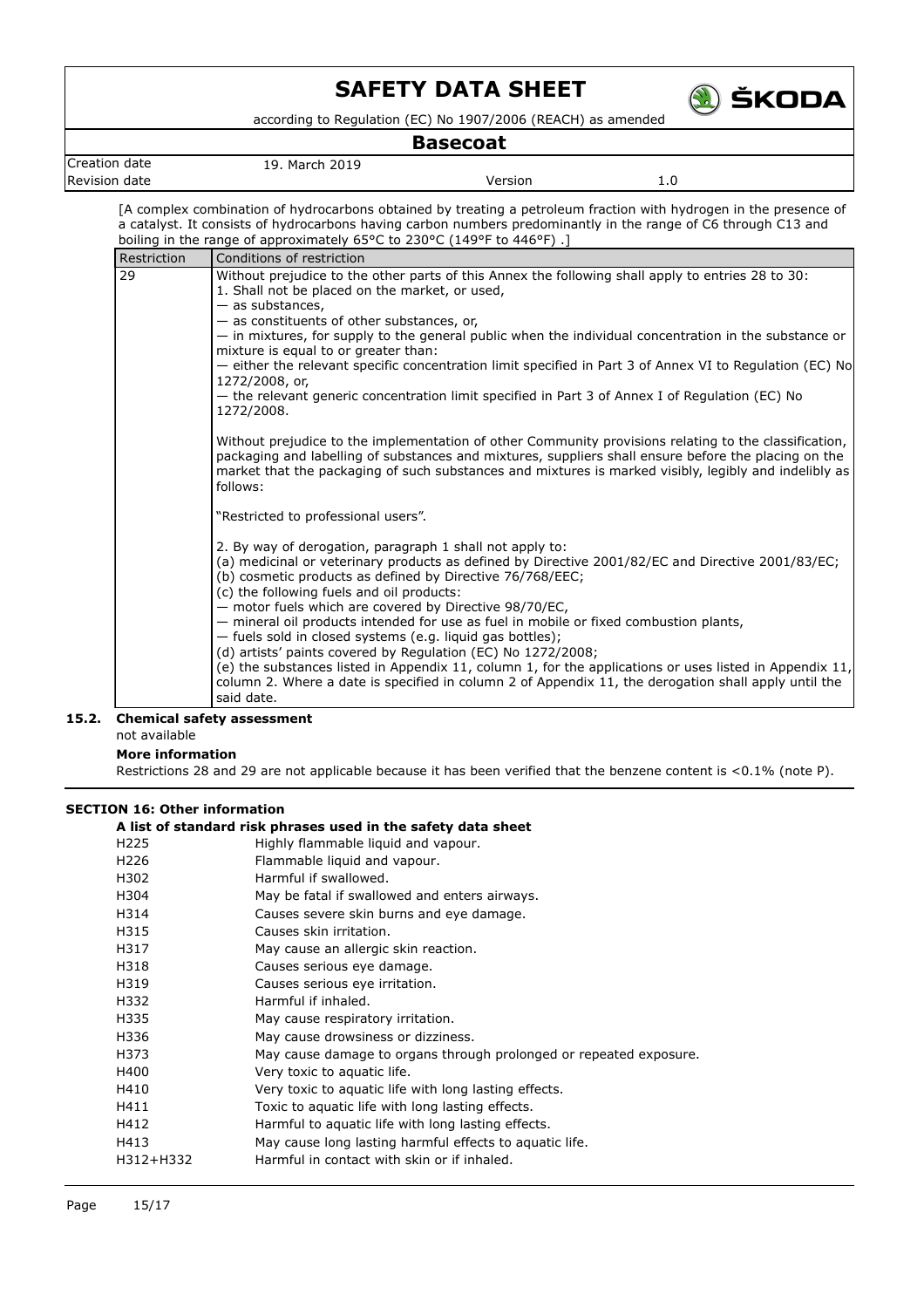

according to Regulation (EC) No 1907/2006 (REACH) as amended

## **Basecoat**

|                          | Dasclual                                                                                                                      |
|--------------------------|-------------------------------------------------------------------------------------------------------------------------------|
| Creation date            | 19. March 2019                                                                                                                |
| Revision date            | 1.0<br>Version                                                                                                                |
| H302+H312+H332           | Harmful if swallowed, in contact with skin or if inhaled.                                                                     |
|                          | Guidelines for safe handling used in the safety data sheet                                                                    |
| P101                     | If medical advice is needed, have product container or label at hand.                                                         |
| P102<br>P271             | Keep out of reach of children.                                                                                                |
| P280                     | Use only outdoors or in a well-ventilated area.                                                                               |
| P305+P351+P338           | Wear eye protection.<br>IF IN EYES: Rinse cautiously with water for several minutes. Remove contact lenses, if                |
|                          | present and easy to do. Continue rinsing.                                                                                     |
| P310                     | Immediately call a POISON CENTER.                                                                                             |
| P501                     | Dispose of contents/container to in accordance with local/regional/national/international                                     |
| P103                     | regulations.<br>Read label before use.                                                                                        |
| P210                     | Keep away from heat, hot surfaces, sparks, open flames and other ignition sources. No                                         |
|                          | smoking.                                                                                                                      |
| P261                     | Avoid breathing mist/vapours/spray.                                                                                           |
| P273                     | Avoid release to the environment.                                                                                             |
| P303+P361+P353           | IF ON SKIN (or hair): Take off immediately all contaminated clothing. Rinse skin with<br>water or shower.                     |
| P333+P313                | If skin irritation or rash occurs: Get medical advice/attention.                                                              |
| P391                     | Collect spillage.                                                                                                             |
|                          | A list of additional standard phrases used in the safety data sheet                                                           |
| <b>EUH 066</b>           | Repeated exposure may cause skin dryness or cracking.                                                                         |
|                          | Other important information about human health protection                                                                     |
|                          | The product must not be - unless specifically approved by the manufacturer/importer - used for purposes other than            |
|                          | as per the Section 1. The user is responsible for adherence to all related health protection regulations.                     |
|                          | Key to abbreviations and acronyms used in the safety data sheet                                                               |
| <b>ADR</b>               | European agreement concerning the international carriage of dangerous goods by road                                           |
| <b>BCF</b>               | <b>Bioconcentration Factor</b>                                                                                                |
| <b>CAS</b><br><b>CLP</b> | <b>Chemical Abstracts Service</b><br>Regulation (EC) No 1272/2008 on classification, labelling and packaging of substance and |
|                          | mixtures                                                                                                                      |
| <b>DNEL</b>              | Derived no-effect level                                                                                                       |
| EC                       | Identification code for each substance listed in EINECS                                                                       |
| EC <sub>50</sub>         | Concentration of a substance when it is affected 50% of the population                                                        |
| <b>EINECS</b>            | European Inventory of Existing Commercial Chemical Substances                                                                 |
| EmS                      | Emergency plan                                                                                                                |
| EU                       | European Union                                                                                                                |
| IATA                     | <b>International Air Transport Association</b>                                                                                |
| IBC                      | International Code For The Construction And Equipment of Ships Carrying Dangerous                                             |
| IC <sub>50</sub>         | Chemicals                                                                                                                     |
| ICAO                     | Concentration causing 50% blockade<br>International Civil Aviation Organization                                               |
| <b>IMDG</b>              | <b>International Maritime Dangerous Goods</b>                                                                                 |
| <b>INCI</b>              | International Nomenclature of Cosmetic Ingredients                                                                            |
| <b>ISO</b>               | International Organization for Standardization                                                                                |
| <b>IUPAC</b>             | International Union of Pure and Applied Chemistry                                                                             |
| LC <sub>50</sub>         | Lethal concentration of a substance in which it can be expected death of 50% of the                                           |
|                          | population                                                                                                                    |
| LD <sub>50</sub>         | Lethal dose of a substance in which it can be expected death of 50% of the population                                         |
| LOAEC                    | Lowest observed adverse effect concentration                                                                                  |
| <b>LOAEL</b>             | Lowest observed adverse effect level                                                                                          |
| log Kow                  | Octanol-water partition coefficient                                                                                           |
| <b>MARPOL</b>            | International Convention for the Prevention of Pollution From Ships                                                           |
| <b>NOAEC</b>             | No observed adverse effect concentration                                                                                      |
| <b>NOAEL</b>             | No observed adverse effect level                                                                                              |
| <b>NOEC</b>              | No observed effect concentration                                                                                              |
| <b>NOEL</b>              | No observed effect level                                                                                                      |
|                          |                                                                                                                               |